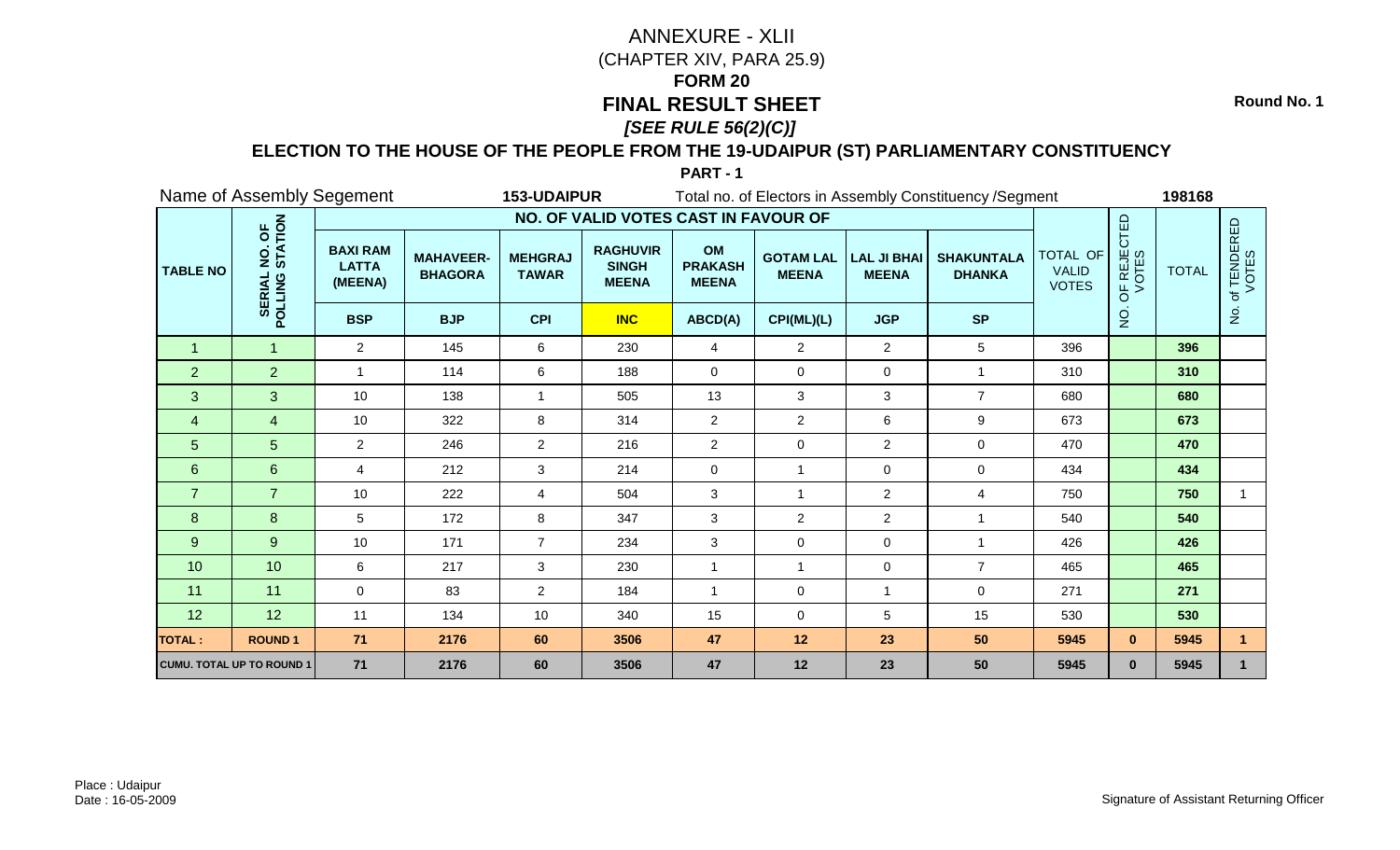**Round No. 2**

### **ELECTION TO THE HOUSE OF THE PEOPLE FROM THE 19-UDAIPUR (ST) PARLIAMENTARY CONSTITUENCY**

|                 | Name of Assembly Segement                     |                                            |                                    | 153-UDAIPUR                    |                                                 |                                      |                                  |                                    | Total no. of Electors in Assembly Constituency / Segment |                                          |                      | 198168       |                          |
|-----------------|-----------------------------------------------|--------------------------------------------|------------------------------------|--------------------------------|-------------------------------------------------|--------------------------------------|----------------------------------|------------------------------------|----------------------------------------------------------|------------------------------------------|----------------------|--------------|--------------------------|
|                 |                                               |                                            |                                    |                                | NO. OF VALID VOTES CAST IN FAVOUR OF            |                                      |                                  |                                    |                                                          |                                          |                      |              |                          |
| <b>TABLE NO</b> | NO. OF<br>STATION<br><b>SERIAL</b><br>POLLING | <b>BAXI RAM</b><br><b>LATTA</b><br>(MEENA) | <b>MAHAVEER-</b><br><b>BHAGORA</b> | <b>MEHGRAJ</b><br><b>TAWAR</b> | <b>RAGHUVIR</b><br><b>SINGH</b><br><b>MEENA</b> | OM<br><b>PRAKASH</b><br><b>MEENA</b> | <b>GOTAM LAL</b><br><b>MEENA</b> | <b>LAL JI BHAI</b><br><b>MEENA</b> | <b>SHAKUNTALA</b><br><b>DHANKA</b>                       | TOTAL OF<br><b>VALID</b><br><b>VOTES</b> | OF REJECTED<br>VOTES | <b>TOTAL</b> | f TENDERED<br>VOTES<br>đ |
|                 |                                               | <b>BSP</b>                                 | <b>BJP</b>                         | <b>CPI</b>                     | <b>INC</b>                                      | ABCD(A)                              | CPI(ML)(L)                       | <b>JGP</b>                         | <b>SP</b>                                                |                                          | o<br>Z               |              | $\frac{5}{2}$            |
| $\overline{1}$  | 13                                            | 11                                         | 222                                | 96                             | 218                                             | $\overline{4}$                       | $\overline{2}$                   | $\overline{2}$                     | 11                                                       | 566                                      |                      | 566          |                          |
| $\overline{2}$  | 14                                            | 1                                          | 212                                | 3                              | 293                                             | 3                                    | 1                                | 4                                  | 3                                                        | 520                                      |                      | 520          |                          |
| 3               | 15                                            | $\overline{2}$                             | 161                                | 0                              | 254                                             | $\mathbf 0$                          | 0                                | $\mathbf 0$                        | $\overline{1}$                                           | 418                                      |                      | 418          |                          |
| $\overline{4}$  | 16                                            | 3                                          | 138                                | $\overline{2}$                 | 124                                             | $\mathbf 0$                          | 0                                | 4                                  | $\overline{2}$                                           | 273                                      |                      | 273          |                          |
| 5               | 17                                            | $\overline{2}$                             | 249                                | 4                              | 198                                             | 3                                    | $\overline{2}$                   | $\overline{2}$                     | $\mathbf 0$                                              | 460                                      |                      | 460          |                          |
| $6\phantom{1}$  | 18                                            | 8                                          | 181                                | 5                              | 194                                             | 3                                    | $\mathbf{1}$                     |                                    | 5                                                        | 398                                      |                      | 398          |                          |
| $\overline{7}$  | 19                                            | $\overline{7}$                             | 124                                | $\mathbf{1}$                   | 165                                             | 3                                    | 0                                | $\overline{\mathbf{1}}$            | $\overline{2}$                                           | 303                                      |                      | 303          |                          |
| 8               | 20                                            | 4                                          | 65                                 | 3                              | 216                                             | 3                                    | 0                                | -1                                 |                                                          | 293                                      |                      | 293          |                          |
| 9               | 21                                            | $\Omega$                                   | 314                                | 3                              | 413                                             | $\overline{2}$                       | 0                                | -1                                 | 3                                                        | 736                                      |                      | 736          |                          |
| 10              | 22                                            | 3                                          | 133                                | 4                              | 294                                             | $\overline{2}$                       | 0                                | $\overline{2}$                     | 4                                                        | 442                                      |                      | 442          |                          |
| 11              | 23                                            | $\,6\,$                                    | 132                                | $\overline{2}$                 | 195                                             | $\overline{2}$                       | $\mathbf{1}$                     | 0                                  | $\overline{1}$                                           | 339                                      |                      | 339          |                          |
| 12              | 24                                            | 4                                          | 67                                 | 0                              | 209                                             | -1                                   | 0                                | 5                                  |                                                          | 287                                      |                      | 287          |                          |
| <b>TOTAL:</b>   | <b>ROUND 2</b>                                | 51                                         | 1998                               | 123                            | 2773                                            | 26                                   | $\overline{7}$                   | 23                                 | 34                                                       | 5035                                     | $\mathbf{0}$         | 5035         | 1                        |
|                 | <b>CUMU. TOTAL UP TO ROUND 2</b>              | 122                                        | 4174                               | 183                            | 6279                                            | 73                                   | 19                               | 46                                 | 84                                                       | 10980                                    | $\mathbf{0}$         | 10980        | 2 <sup>2</sup>           |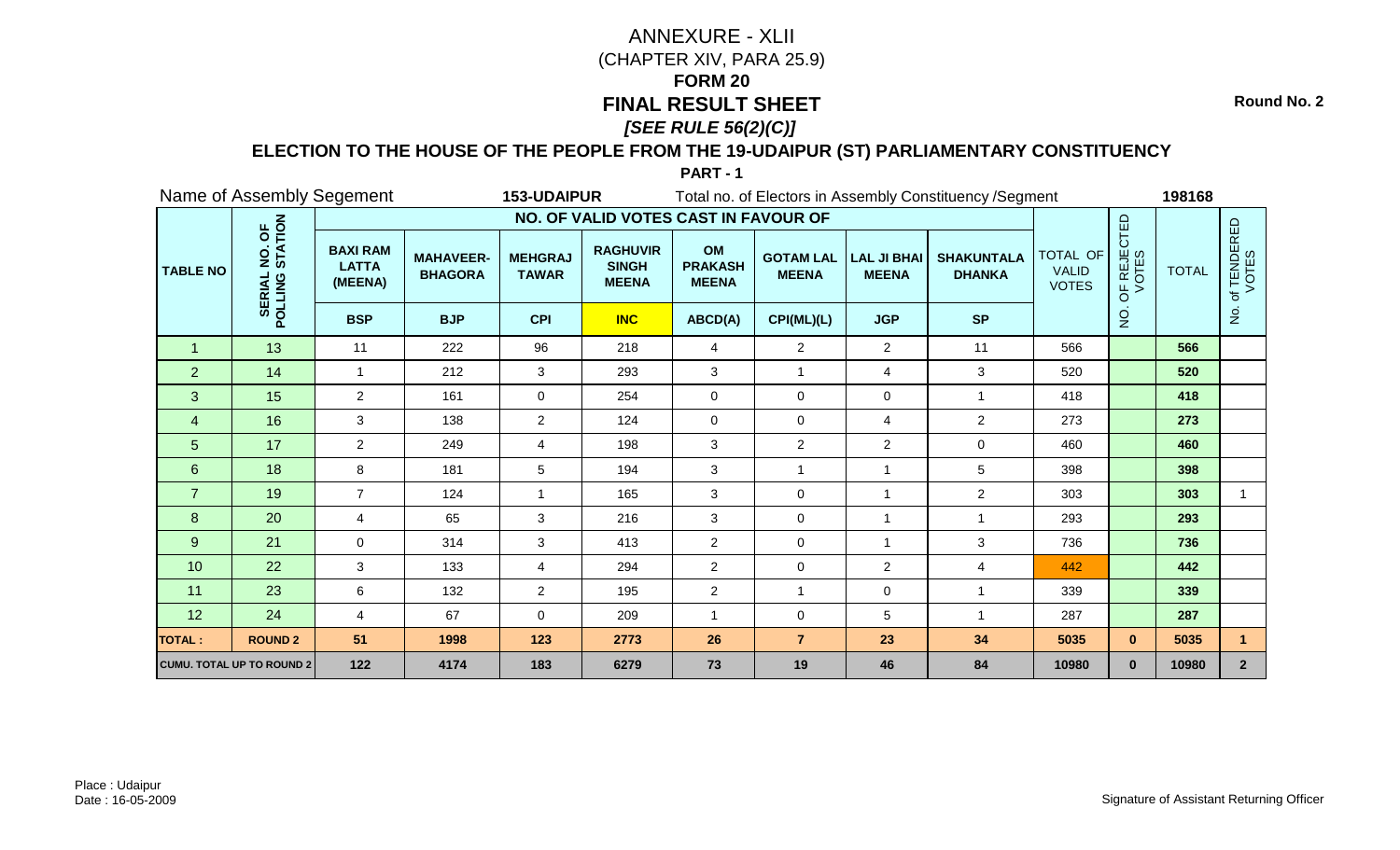**Round No. 3**

### **ELECTION TO THE HOUSE OF THE PEOPLE FROM THE 19-UDAIPUR (ST) PARLIAMENTARY CONSTITUENCY**

|                 |                                               | Name of Assembly Segement                  |                                    | 153-UDAIPUR                    |                                                 |                                      |                                  |                                    | Total no. of Electors in Assembly Constituency / Segment |                                          |                      | 198168       |                          |
|-----------------|-----------------------------------------------|--------------------------------------------|------------------------------------|--------------------------------|-------------------------------------------------|--------------------------------------|----------------------------------|------------------------------------|----------------------------------------------------------|------------------------------------------|----------------------|--------------|--------------------------|
|                 |                                               |                                            |                                    |                                | NO. OF VALID VOTES CAST IN FAVOUR OF            |                                      |                                  |                                    |                                                          |                                          |                      |              |                          |
| <b>TABLE NO</b> | NO. OF<br>STATION<br><b>SERIAL</b><br>POLLING | <b>BAXI RAM</b><br><b>LATTA</b><br>(MEENA) | <b>MAHAVEER-</b><br><b>BHAGORA</b> | <b>MEHGRAJ</b><br><b>TAWAR</b> | <b>RAGHUVIR</b><br><b>SINGH</b><br><b>MEENA</b> | OM<br><b>PRAKASH</b><br><b>MEENA</b> | <b>GOTAM LAL</b><br><b>MEENA</b> | <b>LAL JI BHAI</b><br><b>MEENA</b> | <b>SHAKUNTALA</b><br><b>DHANKA</b>                       | TOTAL OF<br><b>VALID</b><br><b>VOTES</b> | OF REJECTED<br>VOTES | <b>TOTAL</b> | f TENDERED<br>VOTES<br>đ |
|                 |                                               | <b>BSP</b>                                 | <b>BJP</b>                         | <b>CPI</b>                     | <b>INC</b>                                      | ABCD(A)                              | CPI(ML)(L)                       | <b>JGP</b>                         | <b>SP</b>                                                |                                          | o<br>Z               |              | $\frac{1}{2}$            |
| $\overline{1}$  | 25                                            | 5                                          | 76                                 | 1                              | 325                                             | 6                                    | 0                                | $\mathbf 1$                        | $\overline{2}$                                           | 416                                      |                      | 416          |                          |
| $\overline{2}$  | 26                                            | 5                                          | 358                                | 6                              | 245                                             | $\overline{1}$                       | 0                                | 3                                  | $\overline{1}$                                           | 619                                      |                      | 619          |                          |
| 3               | 27                                            | 3                                          | 47                                 | $\overline{2}$                 | 311                                             | $\overline{2}$                       | $\overline{c}$                   | $\mathbf 0$                        | $\overline{2}$                                           | 369                                      |                      | 369          |                          |
| $\overline{4}$  | 28                                            | $\overline{2}$                             | 72                                 | 1                              | 166                                             | $\mathbf{3}$                         | -1                               | 3                                  | $\overline{7}$                                           | 255                                      |                      | 255          |                          |
| 5               | 29                                            |                                            | 80                                 | 1                              | 190                                             | $\overline{1}$                       | $\mathbf{1}$                     | $\mathbf 0$                        | $\overline{1}$                                           | 275                                      |                      | 275          |                          |
| $6\phantom{1}$  | 30                                            | 4                                          | 181                                | 6                              | 394                                             | $\mathbf 0$                          | 1                                | 1                                  | $\mathbf 0$                                              | 587                                      |                      | 587          |                          |
| $\overline{7}$  | 31                                            | 5                                          | 135                                | $\overline{2}$                 | 213                                             | $\mathbf 0$                          | $\Omega$                         | 1                                  | $\overline{2}$                                           | 358                                      |                      | 358          |                          |
| 8               | 32                                            | $\overline{7}$                             | 63                                 | 3                              | 563                                             | $\overline{c}$                       | 1                                | 5                                  | $\overline{2}$                                           | 646                                      |                      | 646          |                          |
| 9               | 33                                            | 3                                          | 10                                 | $\overline{2}$                 | 363                                             | $\overline{2}$                       | $\mathbf{1}$                     | $\mathbf 0$                        | $\overline{4}$                                           | 385                                      |                      | 385          |                          |
| 10              | 34                                            | $\overline{7}$                             | 156                                | 5                              | 289                                             | $\overline{1}$                       | 3                                | $\mathbf 0$                        | 3                                                        | 464                                      |                      | 464          |                          |
| 11              | 35                                            |                                            | 94                                 | $\overline{2}$                 | 202                                             | $\mathbf 0$                          | $\mathbf{1}$                     | $\overline{1}$                     |                                                          | 302                                      |                      | 302          |                          |
| 12              | 36                                            | 4                                          | 169                                | 4                              | 377                                             | $\overline{1}$                       | 0                                | 3                                  | $\overline{2}$                                           | 560                                      |                      | 560          |                          |
| <b>TOTAL:</b>   | <b>ROUND 3</b>                                | 47                                         | 1441                               | 35                             | 3638                                            | 19                                   | 11                               | 18                                 | 27                                                       | 5236                                     | $\mathbf{0}$         | 5236         | $\mathbf{0}$             |
|                 | <b>CUMU. TOTAL UP TO ROUND 3</b>              | 169                                        | 5615                               | 218                            | 9917                                            | 92                                   | 30                               | 64                                 | 111                                                      | 16216                                    | $\mathbf{0}$         | 16216        | 2 <sup>2</sup>           |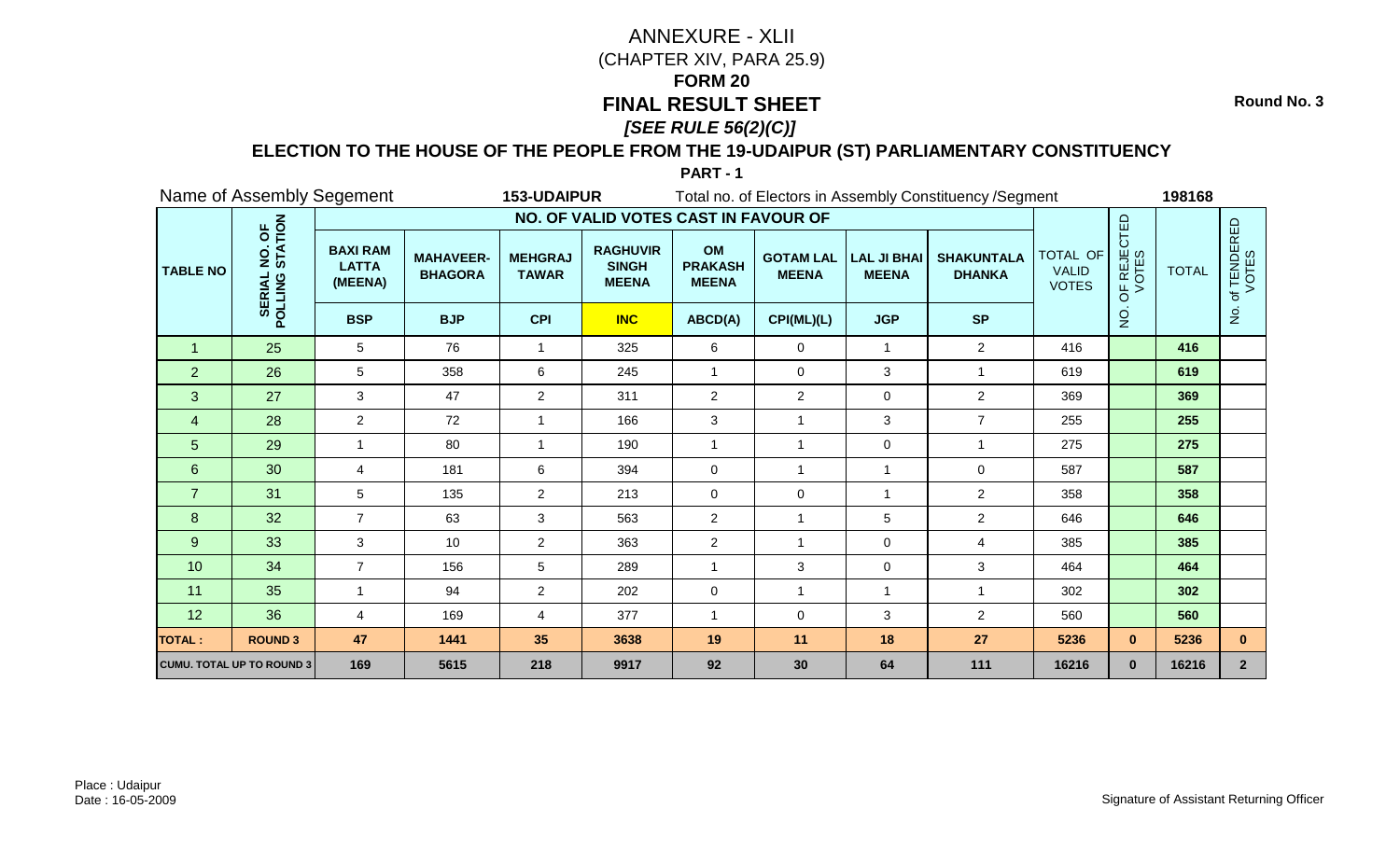**Round No. 4**

### **ELECTION TO THE HOUSE OF THE PEOPLE FROM THE 19-UDAIPUR (ST) PARLIAMENTARY CONSTITUENCY**

|                 | Name of Assembly Segement                     |                                            |                                    | 153-UDAIPUR                    |                                                 |                                      |                                  |                                    | Total no. of Electors in Assembly Constituency / Segment |                                          |                      | 198168       |                     |
|-----------------|-----------------------------------------------|--------------------------------------------|------------------------------------|--------------------------------|-------------------------------------------------|--------------------------------------|----------------------------------|------------------------------------|----------------------------------------------------------|------------------------------------------|----------------------|--------------|---------------------|
|                 |                                               |                                            |                                    |                                | NO. OF VALID VOTES CAST IN FAVOUR OF            |                                      |                                  |                                    |                                                          |                                          |                      |              |                     |
| <b>TABLE NO</b> | NO. OF<br>STATION<br><b>SERIAL</b><br>POLLING | <b>BAXI RAM</b><br><b>LATTA</b><br>(MEENA) | <b>MAHAVEER-</b><br><b>BHAGORA</b> | <b>MEHGRAJ</b><br><b>TAWAR</b> | <b>RAGHUVIR</b><br><b>SINGH</b><br><b>MEENA</b> | OM<br><b>PRAKASH</b><br><b>MEENA</b> | <b>GOTAM LAL</b><br><b>MEENA</b> | <b>LAL JI BHAI</b><br><b>MEENA</b> | <b>SHAKUNTALA</b><br><b>DHANKA</b>                       | TOTAL OF<br><b>VALID</b><br><b>VOTES</b> | OF REJECTED<br>VOTES | <b>TOTAL</b> | f TENDERED<br>VOTES |
|                 |                                               | <b>BSP</b>                                 | <b>BJP</b>                         | <b>CPI</b>                     | <b>INC</b>                                      | ABCD(A)                              | CPI(ML)(L)                       | <b>JGP</b>                         | <b>SP</b>                                                |                                          | $\frac{1}{2}$        |              | $\frac{1}{2}$       |
| $\mathbf{1}$    | 37                                            | 3                                          | 115                                |                                | 118                                             | $\mathbf 0$                          | $\mathbf 0$                      | 1                                  | $\mathbf 0$                                              | 238                                      |                      | 238          |                     |
| $\overline{2}$  | 38                                            | 5                                          | 182                                | 4                              | 237                                             | $\mathbf 0$                          | $\mathbf 1$                      | 1                                  | 3                                                        | 433                                      |                      | 433          |                     |
| 3               | 39                                            | 9                                          | 116                                | 8                              | 286                                             | $\,6\,$                              | $\overline{c}$                   | $\mathbf{1}$                       | 5                                                        | 433                                      |                      | 433          |                     |
| $\overline{4}$  | 40                                            | 11                                         | 325                                | $\mathbf{3}$                   | 425                                             | 8                                    | 1                                | 5                                  | $\overline{7}$                                           | 785                                      |                      | 785          |                     |
| 5               | 41                                            | $\overline{7}$                             | 237                                | 6                              | 330                                             | 3                                    | $\mathbf 0$                      | 4                                  | $\mathbf{3}$                                             | 590                                      |                      | 590          |                     |
| $6\phantom{1}$  | 42                                            | $\overline{2}$                             | 141                                | 3                              | 120                                             | $\overline{c}$                       | $\mathbf 0$                      | 0                                  | $\overline{1}$                                           | 269                                      |                      | 269          |                     |
| $\overline{7}$  | 43                                            | 5                                          | 225                                | 1                              | 328                                             | 4                                    | $\mathbf 0$                      | $\overline{2}$                     | $\overline{2}$                                           | 567                                      |                      | 567          |                     |
| 8               | 44                                            | $\overline{2}$                             | 243                                |                                | 207                                             | 1                                    | 0                                | 1                                  | -1                                                       | 456                                      |                      | 456          |                     |
| $9\,$           | 45                                            | $\overline{\mathbf{1}}$                    | 150                                | $\mathbf 0$                    | 334                                             | $\mathbf 0$                          | $\mathbf 0$                      | $\mathbf 1$                        | $\mathbf{3}$                                             | 489                                      |                      | 489          |                     |
| 10              | 46                                            | $\overline{2}$                             | 219                                | $\overline{2}$                 | 249                                             | 4                                    | 0                                | $\mathbf{1}$                       | 4                                                        | 481                                      |                      | 481          |                     |
| 11              | 47                                            | 5                                          | 265                                | $\overline{2}$                 | 276                                             | $\overline{4}$                       | $\overline{4}$                   | 1                                  | 9                                                        | 566                                      |                      | 566          |                     |
| 12              | 48                                            | 5                                          | 205                                | 3                              | 313                                             | 2                                    |                                  | $\overline{c}$                     | 5                                                        | 536                                      |                      | 536          |                     |
| <b>TOTAL:</b>   | <b>ROUND 4</b>                                | 57                                         | 2423                               | 34                             | 3223                                            | 34                                   | 9                                | 20                                 | 43                                                       | 5843                                     | $\mathbf{0}$         | 5843         | $\mathbf{0}$        |
|                 | <b>CUMU. TOTAL UP TO ROUND 4</b>              | 226                                        | 8038                               | 252                            | 13140                                           | 126                                  | 39                               | 84                                 | 154                                                      | 22059                                    | $\mathbf{0}$         | 22059        | 2 <sup>2</sup>      |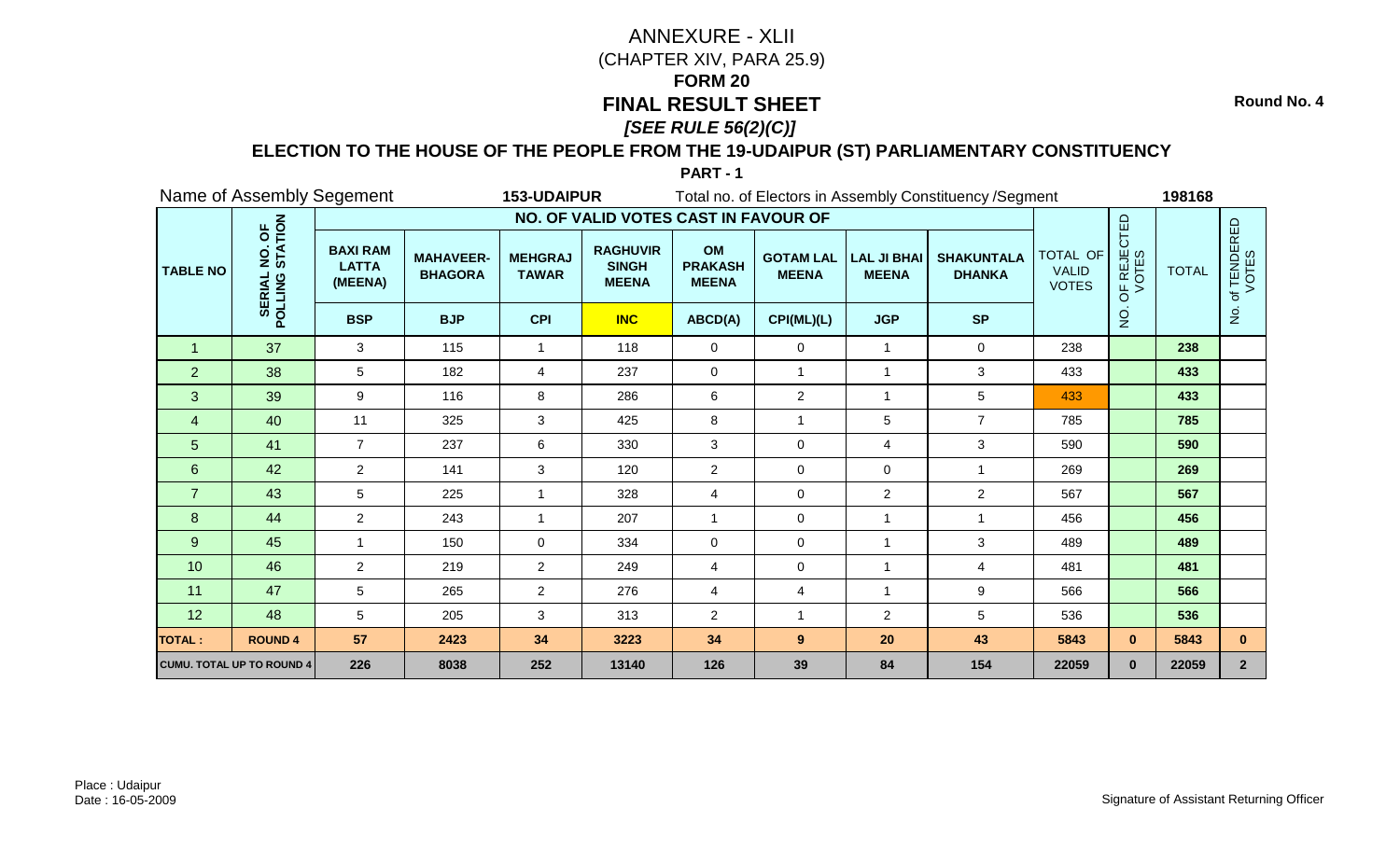**Round No. 5**

### **ELECTION TO THE HOUSE OF THE PEOPLE FROM THE 19-UDAIPUR (ST) PARLIAMENTARY CONSTITUENCY**

|                 | Name of Assembly Segement                     |                                            |                                    | 153-UDAIPUR                    |                                                 |                                      |                                  |                                    | Total no. of Electors in Assembly Constituency / Segment |                                          |                                               | 198168       |                     |
|-----------------|-----------------------------------------------|--------------------------------------------|------------------------------------|--------------------------------|-------------------------------------------------|--------------------------------------|----------------------------------|------------------------------------|----------------------------------------------------------|------------------------------------------|-----------------------------------------------|--------------|---------------------|
|                 |                                               |                                            |                                    |                                | NO. OF VALID VOTES CAST IN FAVOUR OF            |                                      |                                  |                                    |                                                          |                                          |                                               |              |                     |
| <b>TABLE NO</b> | NO. OF<br>STATION<br><b>SERIAL</b><br>POLLING | <b>BAXI RAM</b><br><b>LATTA</b><br>(MEENA) | <b>MAHAVEER-</b><br><b>BHAGORA</b> | <b>MEHGRAJ</b><br><b>TAWAR</b> | <b>RAGHUVIR</b><br><b>SINGH</b><br><b>MEENA</b> | OM<br><b>PRAKASH</b><br><b>MEENA</b> | <b>GOTAM LAL</b><br><b>MEENA</b> | <b>LAL JI BHAI</b><br><b>MEENA</b> | <b>SHAKUNTALA</b><br><b>DHANKA</b>                       | TOTAL OF<br><b>VALID</b><br><b>VOTES</b> | <b>JF REJECTED</b><br>VOTES<br>$\overline{6}$ | <b>TOTAL</b> | f TENDERED<br>VOTES |
|                 |                                               | <b>BSP</b>                                 | <b>BJP</b>                         | <b>CPI</b>                     | <b>INC</b>                                      | ABCD(A)                              | CPI(ML)(L)                       | <b>JGP</b>                         | <b>SP</b>                                                |                                          | $\frac{1}{2}$                                 |              | $\frac{1}{2}$       |
|                 | 49                                            | 6                                          | 82                                 | 1                              | 461                                             | 2                                    | 0                                | $\mathbf{1}$                       | -1                                                       | 554                                      |                                               | 554          |                     |
| $\overline{2}$  | 50                                            | $\blacktriangleleft$                       | 68                                 | 3                              | 300                                             | 3                                    | 0                                | 5                                  | $\overline{2}$                                           | 382                                      |                                               | 382          |                     |
| 3               | 51                                            | 3                                          | 160                                | 3                              | 228                                             | $\mathbf 0$                          | 0                                | 0                                  | $\pmb{0}$                                                | 394                                      |                                               | 394          |                     |
| 4               | 52                                            | 8                                          | 242                                | 6                              | 276                                             | $\overline{c}$                       | 1                                | 4                                  | 5                                                        | 544                                      |                                               | 544          |                     |
| 5               | 53                                            | 6                                          | 379                                | 6                              | 167                                             | $\overline{1}$                       | $\overline{2}$                   | 1                                  | 9                                                        | 571                                      |                                               | 571          | 1.                  |
| $6\phantom{1}6$ | 54                                            | 11                                         | 365                                | $\overline{4}$                 | 205                                             | 3                                    |                                  | 3                                  | 5                                                        | 597                                      |                                               | 597          |                     |
| $\overline{7}$  | 55                                            | 4                                          | 228                                | 3                              | 177                                             | $\mathbf 0$                          | 1                                | $\overline{2}$                     | 3                                                        | 418                                      |                                               | 418          |                     |
| 8               | 56                                            | 4                                          | 22                                 | 3                              | 526                                             | 3                                    |                                  | 0                                  | $\,6$                                                    | 565                                      |                                               | 565          |                     |
| 9               | 57                                            | 8                                          | 145                                | 8                              | 525                                             | $\overline{2}$                       | $\mathbf 0$                      | 0                                  | $\overline{1}$                                           | 689                                      |                                               | 689          |                     |
| 10              | 58                                            | $\mathbf{1}$                               | 91                                 | $\mathbf{3}$                   | 244                                             | $\overline{1}$                       | $\mathbf 0$                      | 3                                  | $\pmb{0}$                                                | 343                                      |                                               | 343          |                     |
| 11              | 59                                            | $\overline{2}$                             | 318                                | $\overline{7}$                 | 257                                             | $\overline{1}$                       | 0                                | 3                                  | $\overline{1}$                                           | 589                                      |                                               | 589          |                     |
| 12              | 60                                            | 5                                          | 274                                | 5                              | 231                                             | $\overline{4}$                       | 0                                | 4                                  | $\overline{1}$                                           | 524                                      |                                               | 524          |                     |
| <b>TOTAL:</b>   | <b>ROUND 5</b>                                | 59                                         | 2374                               | 52                             | 3597                                            | 22                                   | 6                                | 26                                 | 34                                                       | 6170                                     | $\mathbf{0}$                                  | 6170         |                     |
|                 | <b>CUMU. TOTAL UP TO ROUND 5</b>              | 285                                        | 10412                              | 304                            | 16737                                           | 148                                  | 45                               | 110                                | 188                                                      | 28229                                    | $\mathbf{0}$                                  | 28229        | $\mathbf{3}$        |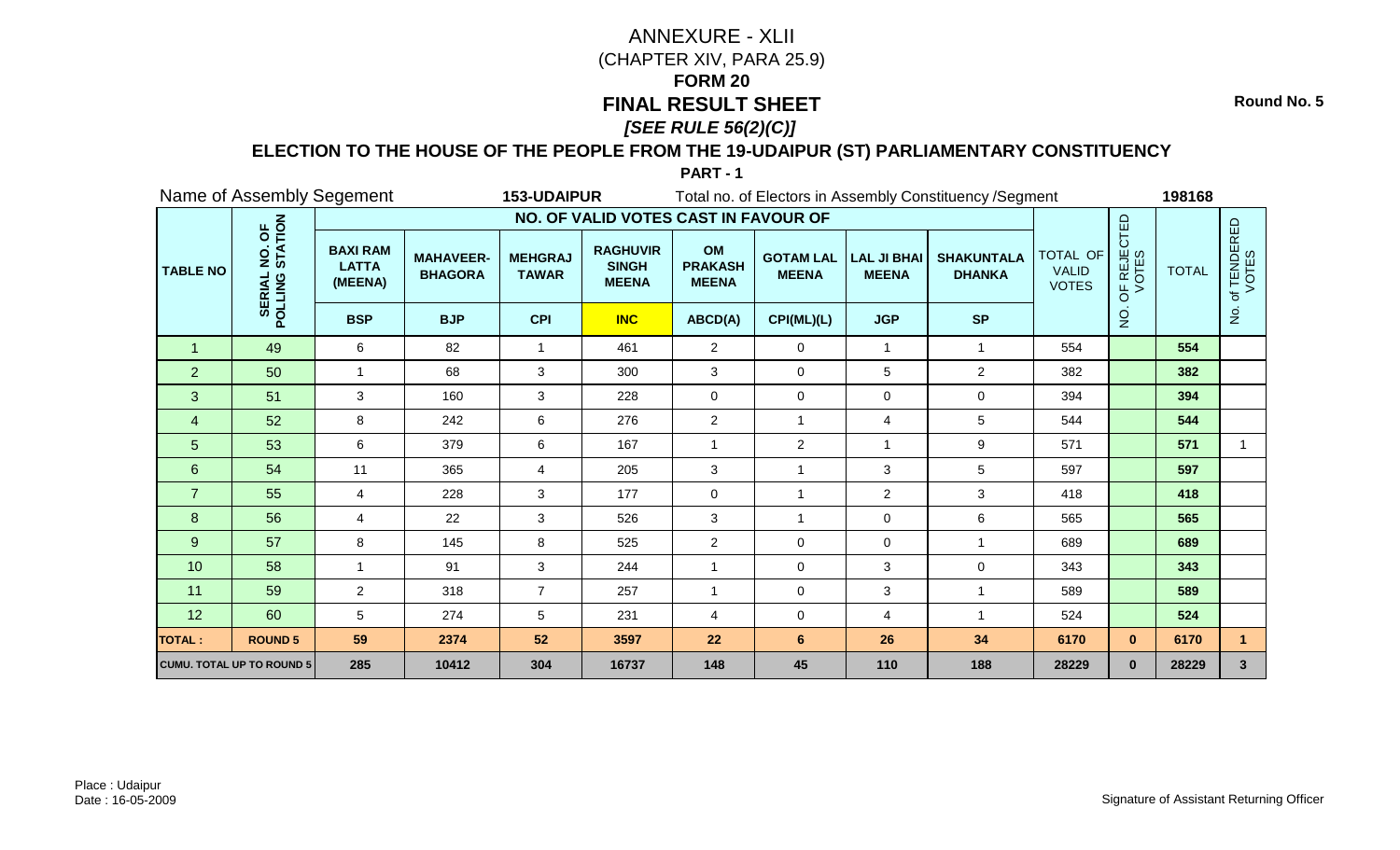**Round No. 6**

### **ELECTION TO THE HOUSE OF THE PEOPLE FROM THE 19-UDAIPUR (ST) PARLIAMENTARY CONSTITUENCY**

|                 | Name of Assembly Segement                     |                                            |                                    | 153-UDAIPUR                    |                                                 |                                      |                                  |                                    | Total no. of Electors in Assembly Constituency / Segment |                                          |                      | 198168       |                     |
|-----------------|-----------------------------------------------|--------------------------------------------|------------------------------------|--------------------------------|-------------------------------------------------|--------------------------------------|----------------------------------|------------------------------------|----------------------------------------------------------|------------------------------------------|----------------------|--------------|---------------------|
|                 |                                               |                                            |                                    |                                | NO. OF VALID VOTES CAST IN FAVOUR OF            |                                      |                                  |                                    |                                                          |                                          |                      |              |                     |
| <b>TABLE NO</b> | NO. OF<br>STATION<br><b>SERIAL</b><br>POLLING | <b>BAXI RAM</b><br><b>LATTA</b><br>(MEENA) | <b>MAHAVEER-</b><br><b>BHAGORA</b> | <b>MEHGRAJ</b><br><b>TAWAR</b> | <b>RAGHUVIR</b><br><b>SINGH</b><br><b>MEENA</b> | OM<br><b>PRAKASH</b><br><b>MEENA</b> | <b>GOTAM LAL</b><br><b>MEENA</b> | <b>LAL JI BHAI</b><br><b>MEENA</b> | <b>SHAKUNTALA</b><br><b>DHANKA</b>                       | TOTAL OF<br><b>VALID</b><br><b>VOTES</b> | OF REJECTED<br>VOTES | <b>TOTAL</b> | f TENDERED<br>VOTES |
|                 |                                               | <b>BSP</b>                                 | <b>BJP</b>                         | <b>CPI</b>                     | <b>INC</b>                                      | ABCD(A)                              | CPI(ML)(L)                       | <b>JGP</b>                         | <b>SP</b>                                                |                                          | $\overline{5}$       |              | ş                   |
| 1               | 61                                            | 8                                          | 390                                | 6                              | 218                                             | 5                                    | 2                                | 4                                  | 6                                                        | 639                                      |                      | 639          |                     |
| $\overline{2}$  | 62                                            | 5                                          | 404                                | 5                              | 336                                             | 4                                    | 0                                | 6                                  | $\mathbf 0$                                              | 760                                      |                      | 760          |                     |
| 3               | 63                                            | 3                                          | 232                                | $\overline{7}$                 | 181                                             | $\mathbf{3}$                         | $\overline{1}$                   | $\overline{7}$                     | $\overline{2}$                                           | 436                                      |                      | 436          |                     |
| $\overline{4}$  | 64                                            | -1                                         | 289                                | 8                              | 279                                             | 3                                    | 0                                | 8                                  | 3                                                        | 591                                      |                      | 591          |                     |
| 5               | 65                                            | 4                                          | 297                                | 4                              | 137                                             | $\mathbf 0$                          | $\mathbf 0$                      | 9                                  | $\mathbf 0$                                              | 451                                      |                      | 451          |                     |
| 6               | 66                                            | 5                                          | 235                                | 3                              | 209                                             | 3                                    | 0                                | 0                                  | $\mathbf{3}$                                             | 458                                      |                      | 458          |                     |
| $\overline{7}$  | 67                                            | 3                                          | 247                                | 3                              | 201                                             | $\overline{2}$                       | $\overline{1}$                   | 1                                  | $\mathbf 0$                                              | 458                                      |                      | 458          |                     |
| 8               | 68                                            | 3                                          | 223                                |                                | 216                                             | 4                                    | $\mathbf 0$                      | 0                                  | $\Omega$                                                 | 447                                      |                      | 447          |                     |
| 9               | 69                                            | 2                                          | 343                                | 6                              | 307                                             | $\overline{c}$                       | $\mathbf 0$                      | 1                                  | $\bf 8$                                                  | 669                                      |                      | 669          |                     |
| 10              | 70                                            | 5                                          | 96                                 | 5                              | 289                                             | $\overline{2}$                       | $\mathbf 0$                      | $\overline{a}$                     | $\overline{2}$                                           | 401                                      |                      | 401          |                     |
| 11              | 71                                            | 3                                          | 74                                 | 3                              | 153                                             | 3                                    | $\mathbf 0$                      | $\overline{2}$                     | 3                                                        | 241                                      |                      | 241          |                     |
| 12              | 72                                            | 9                                          | 208                                | 0                              | 163                                             | -1                                   | 0                                | 8                                  | 3                                                        | 392                                      |                      | 392          |                     |
| <b>TOTAL:</b>   | <b>ROUND 6</b>                                | 51                                         | 3038                               | 51                             | 2689                                            | 32                                   | $\overline{4}$                   | 48                                 | 30                                                       | 5943                                     | $\mathbf{0}$         | 5943         | $\mathbf{0}$        |
|                 | <b>CUMU. TOTAL UP TO ROUND 6</b>              | 336                                        | 13450                              | 355                            | 19426                                           | 180                                  | 49                               | 158                                | 218                                                      | 34172                                    | $\mathbf{0}$         | 34172        | $\mathbf{3}$        |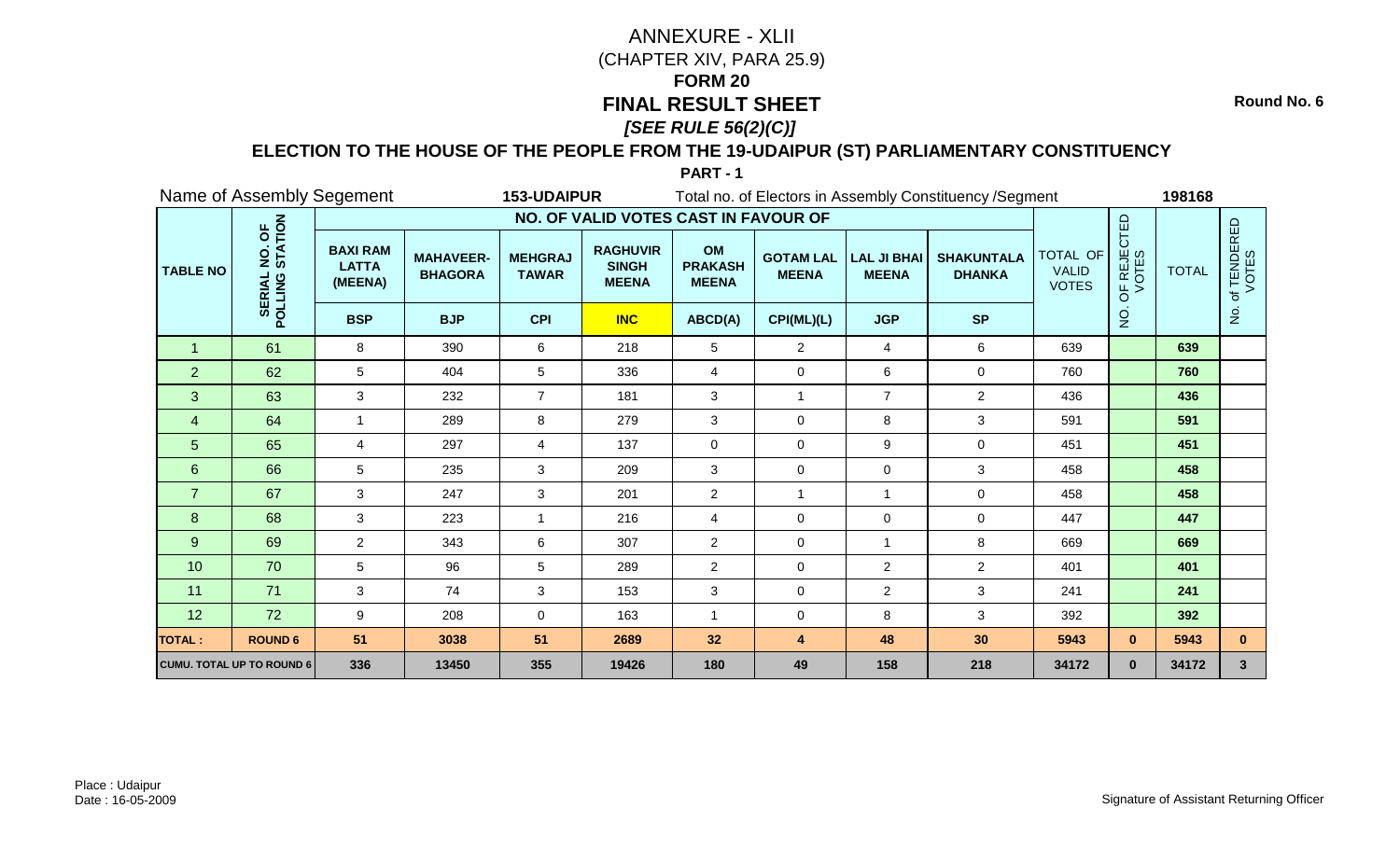**Round No. 7**

### **ELECTION TO THE HOUSE OF THE PEOPLE FROM THE 19-UDAIPUR (ST) PARLIAMENTARY CONSTITUENCY**

|                 | Name of Assembly Segement                     |                                            |                                    | 153-UDAIPUR                    |                                                 |                                      |                                  |                                    | Total no. of Electors in Assembly Constituency / Segment |                                          |                      | 198168       |                     |
|-----------------|-----------------------------------------------|--------------------------------------------|------------------------------------|--------------------------------|-------------------------------------------------|--------------------------------------|----------------------------------|------------------------------------|----------------------------------------------------------|------------------------------------------|----------------------|--------------|---------------------|
|                 |                                               |                                            |                                    |                                | NO. OF VALID VOTES CAST IN FAVOUR OF            |                                      |                                  |                                    |                                                          |                                          |                      |              |                     |
| <b>TABLE NO</b> | NO. OF<br>STATION<br><b>SERIAL</b><br>POLLING | <b>BAXI RAM</b><br><b>LATTA</b><br>(MEENA) | <b>MAHAVEER-</b><br><b>BHAGORA</b> | <b>MEHGRAJ</b><br><b>TAWAR</b> | <b>RAGHUVIR</b><br><b>SINGH</b><br><b>MEENA</b> | OM<br><b>PRAKASH</b><br><b>MEENA</b> | <b>GOTAM LAL</b><br><b>MEENA</b> | <b>LAL JI BHAI</b><br><b>MEENA</b> | <b>SHAKUNTALA</b><br><b>DHANKA</b>                       | TOTAL OF<br><b>VALID</b><br><b>VOTES</b> | OF REJECTED<br>VOTES | <b>TOTAL</b> | f TENDERED<br>VOTES |
|                 |                                               | <b>BSP</b>                                 | <b>BJP</b>                         | <b>CPI</b>                     | <b>INC</b>                                      | ABCD(A)                              | CPI(ML)(L)                       | <b>JGP</b>                         | <b>SP</b>                                                |                                          | $\frac{1}{2}$        |              | $\frac{1}{2}$       |
| 1               | 73                                            | -1                                         | 223                                |                                | 189                                             | 3                                    | $\mathbf 0$                      | $\mathbf{1}$                       | $\mathbf 1$                                              | 419                                      |                      | 419          |                     |
| $\overline{2}$  | 74                                            | $\overline{2}$                             | 337                                | 5                              | 316                                             | 2                                    | $\mathbf 0$                      | $\overline{2}$                     | $\,6\,$                                                  | 670                                      |                      | 670          |                     |
| 3               | 75                                            | 17                                         | 95                                 | 9                              | 476                                             | 3                                    | 1                                | $\mathbf{1}$                       | $\overline{1}$                                           | 603                                      |                      | 603          |                     |
| $\overline{4}$  | 76                                            | $\overline{2}$                             | 163                                | 3                              | 226                                             | $\mathbf{1}$                         | $\mathbf{3}$                     | 0                                  | $\overline{1}$                                           | 399                                      |                      | 399          |                     |
| $\overline{5}$  | 77                                            | 9                                          | 346                                | $\overline{2}$                 | 183                                             | $\overline{2}$                       |                                  | $\overline{2}$                     | $\overline{1}$                                           | 546                                      |                      | 546          |                     |
| $6\phantom{1}$  | 78                                            | 6                                          | 69                                 | 6                              | 234                                             | $\overline{4}$                       | $\mathbf 0$                      | 0                                  | 3                                                        | 322                                      |                      | 322          |                     |
| $\overline{7}$  | 79                                            | $\overline{7}$                             | 241                                | 8                              | 254                                             | 4                                    | $\mathbf{3}$                     | 3                                  | 3                                                        | 523                                      |                      | 523          |                     |
| 8               | 80                                            | 3                                          | 218                                | 3                              | 127                                             | $\overline{2}$                       | $\mathbf 0$                      | 5                                  | $\overline{4}$                                           | 362                                      |                      | 362          |                     |
| 9               | 81                                            | 8                                          | 234                                | $\overline{7}$                 | 327                                             | 4                                    | $\mathbf 0$                      | 3                                  | 9                                                        | 592                                      |                      | 592          |                     |
| 10              | 82                                            | $\overline{1}$                             | 257                                | 6                              | 328                                             | $\overline{2}$                       | $\mathbf 0$                      | $\overline{2}$                     | $\overline{2}$                                           | 598                                      |                      | 598          |                     |
| 11              | 83                                            | $\overline{4}$                             | 166                                | $\overline{7}$                 | 218                                             | 5                                    | $\mathbf 0$                      | 1                                  | $\overline{7}$                                           | 408                                      |                      | 408          |                     |
| 12              | 84                                            | 5                                          | 157                                | 4                              | 121                                             | $\overline{2}$                       | 0                                | 1                                  | $\overline{2}$                                           | 292                                      |                      | 292          |                     |
| <b>TOTAL:</b>   | <b>ROUND7</b>                                 | 65                                         | 2506                               | 61                             | 2999                                            | 34                                   | 8                                | 21                                 | 40                                                       | 5734                                     | $\mathbf{0}$         | 5734         | $\mathbf{0}$        |
|                 | <b>CUMU. TOTAL UP TO ROUND 7</b>              | 401                                        | 15956                              | 416                            | 22425                                           | 214                                  | 57                               | 179                                | 258                                                      | 39906                                    | $\mathbf{0}$         | 39906        | $\mathbf{3}$        |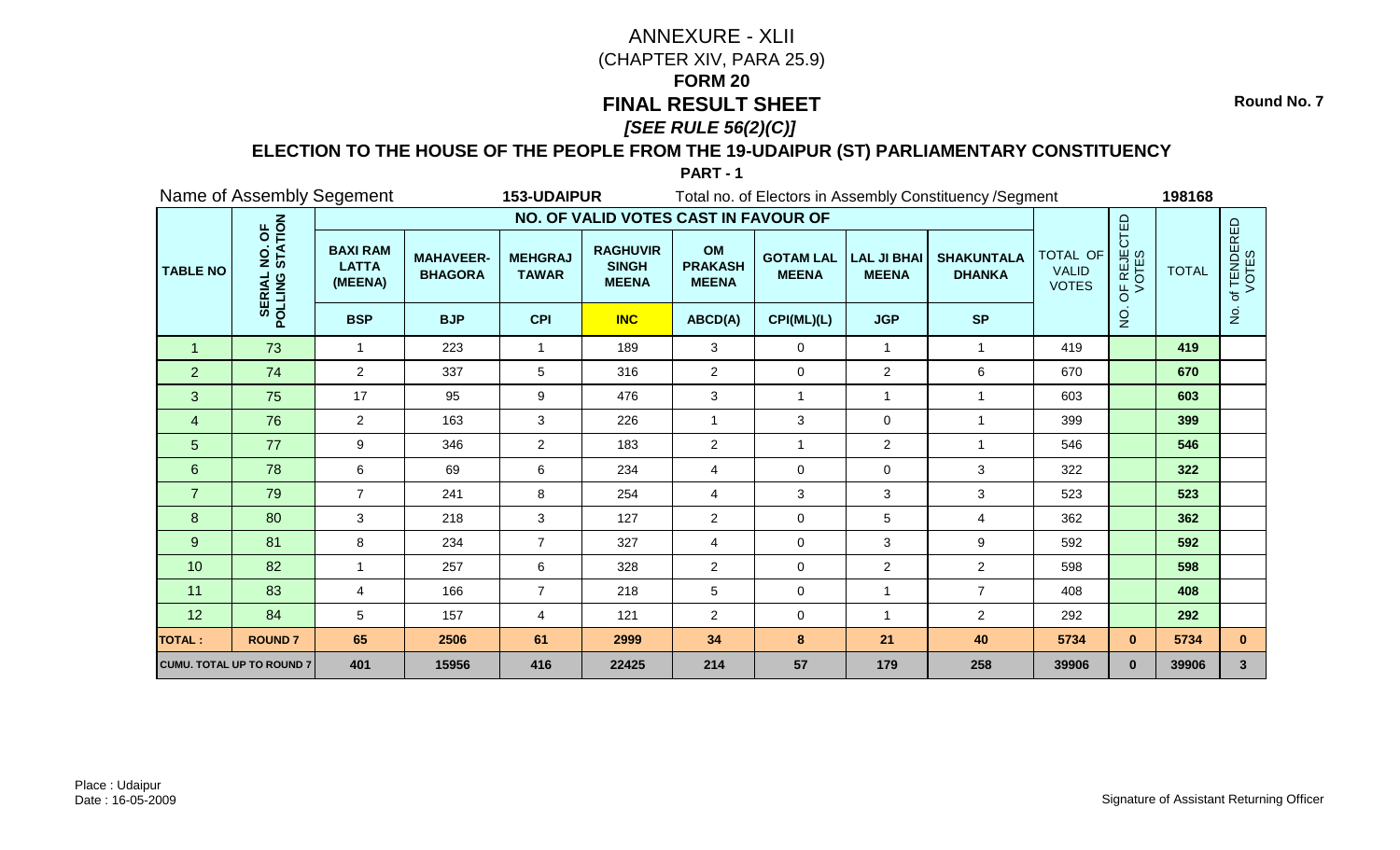**Round No. 8**

### **ELECTION TO THE HOUSE OF THE PEOPLE FROM THE 19-UDAIPUR (ST) PARLIAMENTARY CONSTITUENCY**

|                 | Name of Assembly Segement                     |                                            |                                    | 153-UDAIPUR                    |                                                 |                                      |                                  |                                    | Total no. of Electors in Assembly Constituency / Segment |                                          |                      | 198168       |                          |
|-----------------|-----------------------------------------------|--------------------------------------------|------------------------------------|--------------------------------|-------------------------------------------------|--------------------------------------|----------------------------------|------------------------------------|----------------------------------------------------------|------------------------------------------|----------------------|--------------|--------------------------|
|                 |                                               |                                            |                                    |                                | NO. OF VALID VOTES CAST IN FAVOUR OF            |                                      |                                  |                                    |                                                          |                                          |                      |              |                          |
| <b>TABLE NO</b> | NO. OF<br>STATION<br><b>SERIAL</b><br>POLLING | <b>BAXI RAM</b><br><b>LATTA</b><br>(MEENA) | <b>MAHAVEER-</b><br><b>BHAGORA</b> | <b>MEHGRAJ</b><br><b>TAWAR</b> | <b>RAGHUVIR</b><br><b>SINGH</b><br><b>MEENA</b> | OM<br><b>PRAKASH</b><br><b>MEENA</b> | <b>GOTAM LAL</b><br><b>MEENA</b> | <b>LAL JI BHAI</b><br><b>MEENA</b> | <b>SHAKUNTALA</b><br><b>DHANKA</b>                       | TOTAL OF<br><b>VALID</b><br><b>VOTES</b> | OF REJECTED<br>VOTES | <b>TOTAL</b> | f TENDERED<br>VOTES<br>đ |
|                 |                                               | <b>BSP</b>                                 | <b>BJP</b>                         | <b>CPI</b>                     | <b>INC</b>                                      | ABCD(A)                              | CPI(ML)(L)                       | <b>JGP</b>                         | <b>SP</b>                                                |                                          | o<br>Z               |              | $\frac{1}{2}$            |
| -1              | 85                                            | $\overline{7}$                             | 200                                | 5                              | 104                                             | 3                                    | 5                                | 3                                  | 8                                                        | 335                                      |                      | 335          |                          |
| $\overline{2}$  | 86                                            | 5                                          | 174                                | 4                              | 170                                             | $\overline{1}$                       | $\overline{2}$                   | 3                                  | 6                                                        | 365                                      |                      | 365          |                          |
| 3               | 87                                            | 13                                         | 301                                | 11                             | 251                                             | 4                                    | $\overline{c}$                   | $\mathbf{1}$                       | $\overline{7}$                                           | 590                                      |                      | 590          |                          |
| $\overline{4}$  | 88                                            | 6                                          | 308                                | 6                              | 250                                             | $\overline{2}$                       | 0                                | $\overline{1}$                     | 11                                                       | 584                                      |                      | 584          |                          |
| 5               | 89                                            | 10                                         | 243                                | 22                             | 271                                             | 3                                    | $\overline{2}$                   |                                    | 9                                                        | 561                                      |                      | 561          |                          |
| $6\phantom{1}$  | 90                                            | 6                                          | 314                                | 8                              | 231                                             | $\mathbf 0$                          | $\overline{c}$                   | 3                                  | 3                                                        | 567                                      |                      | 567          |                          |
| $\overline{7}$  | 91                                            | $\overline{2}$                             | 270                                | 4                              | 264                                             | $\overline{2}$                       | 0                                | $\overline{2}$                     | $\overline{2}$                                           | 546                                      |                      | 546          |                          |
| 8               | 92                                            | 4                                          | 210                                | 6                              | 100                                             | 1                                    | 0                                | 0                                  | $\mathbf{3}$                                             | 324                                      |                      | 324          |                          |
| 9               | 93                                            | 1                                          | 164                                | $\overline{2}$                 | 119                                             | $\mathbf 0$                          | $\Omega$                         | 3                                  | $\mathbf 0$                                              | 289                                      |                      | 289          |                          |
| 10              | 94                                            | 1                                          | 210                                | $\mathbf{1}$                   | 169                                             | $\mathbf 0$                          | 0                                | 4                                  | $\overline{1}$                                           | 386                                      |                      | 386          |                          |
| 11              | 95                                            | 5                                          | 278                                | 3                              | 267                                             | $\overline{2}$                       | $\mathbf{1}$                     | 3                                  | 3                                                        | 562                                      |                      | 562          |                          |
| 12              | 96                                            | 4                                          | 374                                | 4                              | 168                                             | -1                                   | 0                                | 0                                  |                                                          | 552                                      |                      | 552          |                          |
| <b>TOTAL:</b>   | <b>ROUND 8</b>                                | 64                                         | 3046                               | 76                             | 2364                                            | 19                                   | 14                               | 24                                 | 54                                                       | 5661                                     | $\mathbf{0}$         | 5661         | $\mathbf{0}$             |
|                 | <b>CUMU. TOTAL UP TO ROUND 8</b>              | 465                                        | 19002                              | 492                            | 24789                                           | 233                                  | $71$                             | 203                                | 312                                                      | 45567                                    | $\mathbf{0}$         | 45567        | 3 <sup>5</sup>           |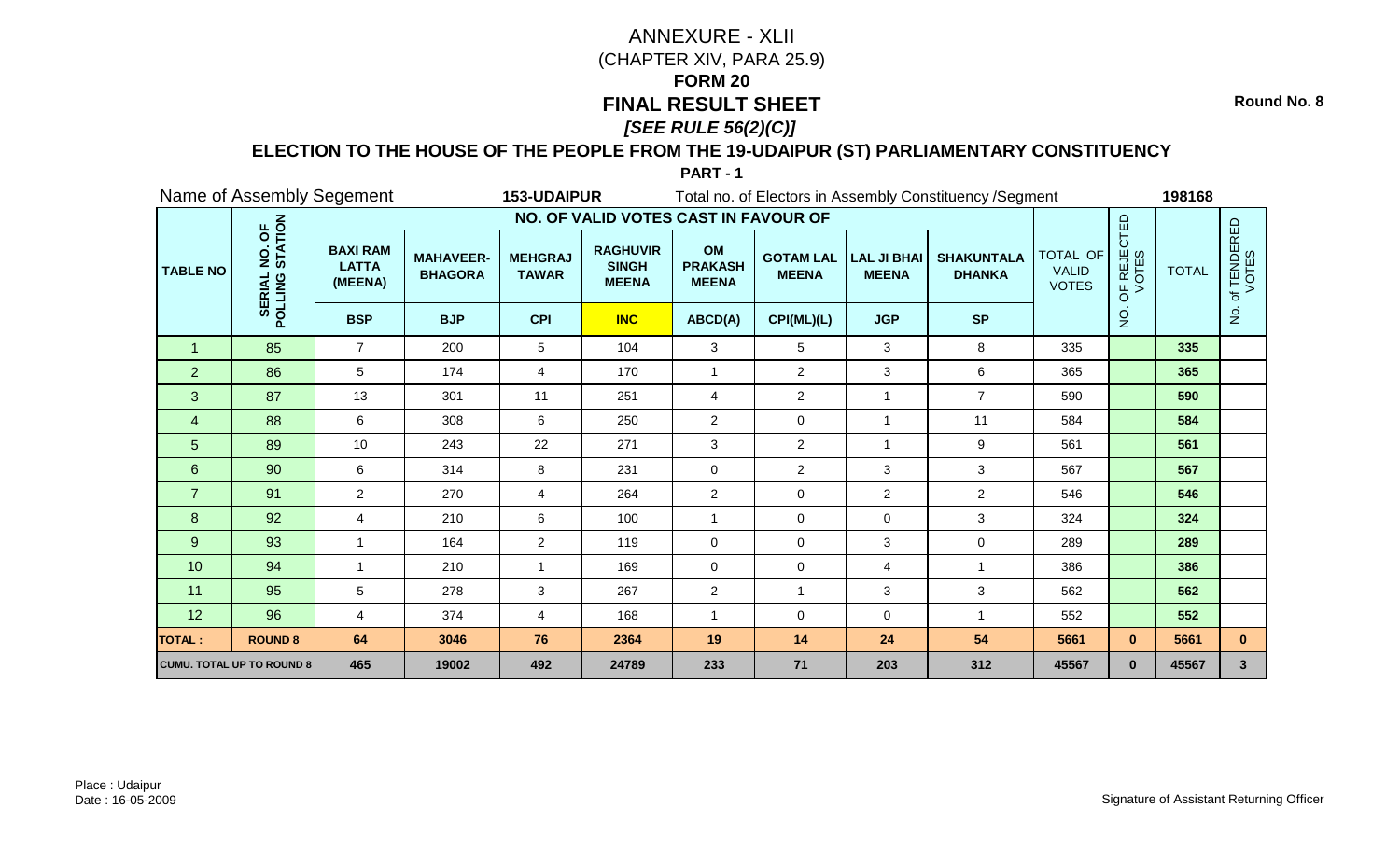**Round No. 9**

### **ELECTION TO THE HOUSE OF THE PEOPLE FROM THE 19-UDAIPUR (ST) PARLIAMENTARY CONSTITUENCY**

|                 |                                                             | Name of Assembly Segement                  |                                    | 153-UDAIPUR                    |                                                 |                                      |                                  |                                    | Total no. of Electors in Assembly Constituency / Segment |                                          |                      | 198168       |                          |
|-----------------|-------------------------------------------------------------|--------------------------------------------|------------------------------------|--------------------------------|-------------------------------------------------|--------------------------------------|----------------------------------|------------------------------------|----------------------------------------------------------|------------------------------------------|----------------------|--------------|--------------------------|
|                 |                                                             |                                            |                                    |                                | NO. OF VALID VOTES CAST IN FAVOUR OF            |                                      |                                  |                                    |                                                          |                                          |                      |              |                          |
| <b>TABLE NO</b> | STATION<br>b.<br>$\overline{2}$<br><b>SERIAL</b><br>POLLING | <b>BAXI RAM</b><br><b>LATTA</b><br>(MEENA) | <b>MAHAVEER-</b><br><b>BHAGORA</b> | <b>MEHGRAJ</b><br><b>TAWAR</b> | <b>RAGHUVIR</b><br><b>SINGH</b><br><b>MEENA</b> | OM<br><b>PRAKASH</b><br><b>MEENA</b> | <b>GOTAM LAL</b><br><b>MEENA</b> | <b>LAL JI BHAI</b><br><b>MEENA</b> | <b>SHAKUNTALA</b><br><b>DHANKA</b>                       | TOTAL OF<br><b>VALID</b><br><b>VOTES</b> | OF REJECTED<br>VOTES | <b>TOTAL</b> | f TENDERED<br>VOTES<br>đ |
|                 |                                                             | <b>BSP</b>                                 | <b>BJP</b>                         | <b>CPI</b>                     | <b>INC</b>                                      | ABCD(A)                              | CPI(ML)(L)                       | <b>JGP</b>                         | <b>SP</b>                                                |                                          | o<br>Z               |              | $\frac{1}{2}$            |
| -1              | 97                                                          | 5                                          | 183                                | $\overline{7}$                 | 364                                             | 6                                    | $\overline{2}$                   | -1                                 | 6                                                        | 574                                      |                      | 574          |                          |
| $\overline{2}$  | 98                                                          | 3                                          | 266                                | $\overline{2}$                 | 273                                             | $\overline{1}$                       | 3                                | 3                                  | $\mathbf 0$                                              | 551                                      |                      | 551          |                          |
| 3               | 99                                                          | 4                                          | 420                                | $\overline{7}$                 | 246                                             | $\mathbf 0$                          | $\mathbf{1}$                     | $\overline{2}$                     | $\overline{2}$                                           | 682                                      |                      | 682          |                          |
| $\overline{4}$  | 100                                                         | $\mathbf 0$                                | 148                                | 6                              | 167                                             | $\overline{2}$                       | 0                                | $\overline{a}$                     | -1                                                       | 326                                      |                      | 326          |                          |
| 5               | 101                                                         | $\overline{7}$                             | 262                                | 8                              | 462                                             | $\overline{4}$                       | 0                                | 3                                  | 6                                                        | 752                                      |                      | 752          |                          |
| $6\phantom{1}$  | 102                                                         | 4                                          | 226                                | 4                              | 110                                             | $\mathbf 0$                          | $\mathbf{1}$                     |                                    |                                                          | 347                                      |                      | 347          |                          |
| $\overline{7}$  | 103                                                         | 9                                          | 429                                | $\overline{7}$                 | 191                                             | $\overline{2}$                       | $\overline{2}$                   | 6                                  | $\mathbf 0$                                              | 646                                      |                      | 646          |                          |
| 8               | 104                                                         |                                            | 278                                | $\overline{2}$                 | 172                                             | $\mathbf 0$                          | $\overline{c}$                   | 4                                  | $\overline{4}$                                           | 463                                      |                      | 463          |                          |
| 9               | 105                                                         | $\overline{2}$                             | 259                                | $\overline{2}$                 | 134                                             | $\overline{2}$                       | $\mathbf{1}$                     | -1                                 | $\overline{1}$                                           | 402                                      |                      | 402          |                          |
| 10              | 106                                                         | 5 <sup>5</sup>                             | 319                                | $\overline{2}$                 | 148                                             | $\mathbf 0$                          | 0                                | $\mathbf 0$                        | 4                                                        | 478                                      |                      | 478          |                          |
| 11              | 107                                                         |                                            | 221                                | 4                              | 121                                             | $\mathbf 0$                          | 0                                | $\overline{a}$                     |                                                          | 350                                      |                      | 350          |                          |
| 12              | 108                                                         | 3                                          | 324                                | 6                              | 129                                             | $\overline{1}$                       | $\mathbf{1}$                     | 3                                  |                                                          | 468                                      |                      | 468          |                          |
| <b>TOTAL:</b>   | <b>ROUND 9</b>                                              | 44                                         | 3335                               | 57                             | 2517                                            | 18                                   | 13                               | 28                                 | 27                                                       | 6039                                     | $\mathbf{0}$         | 6039         | 1                        |
|                 | <b>CUMU. TOTAL UP TO ROUND 9</b>                            | 509                                        | 22337                              | 549                            | 27306                                           | 251                                  | 84                               | 231                                | 339                                                      | 51606                                    | $\mathbf{0}$         | 51606        | 4                        |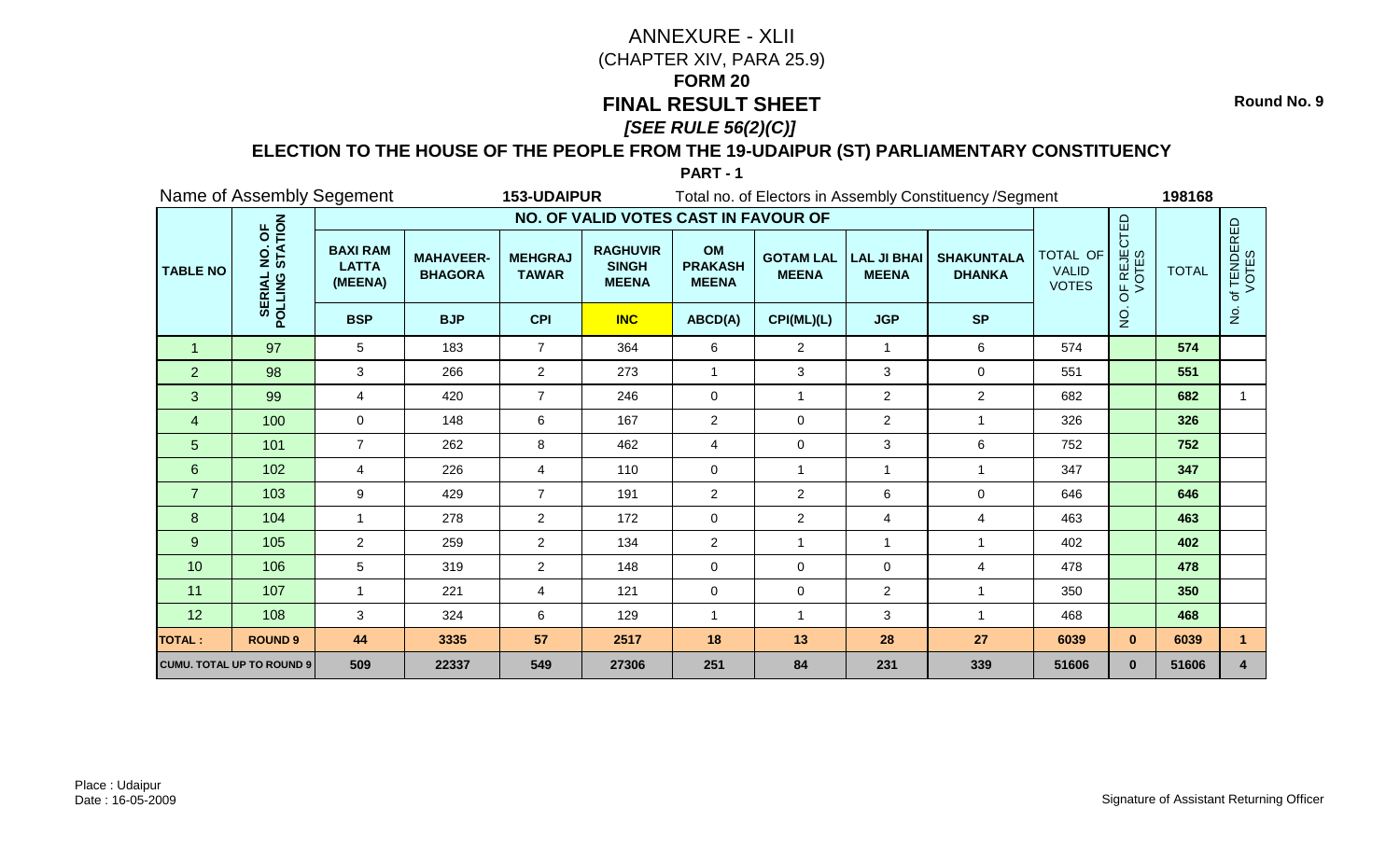**Round No. 10**

### **ELECTION TO THE HOUSE OF THE PEOPLE FROM THE 19-UDAIPUR (ST) PARLIAMENTARY CONSTITUENCY**

|                 | Name of Assembly Segement                     |                                            |                                    | 153-UDAIPUR                    |                                                 |                                      |                                  |                                    | Total no. of Electors in Assembly Constituency / Segment |                                                 |                      | 198168       |                      |
|-----------------|-----------------------------------------------|--------------------------------------------|------------------------------------|--------------------------------|-------------------------------------------------|--------------------------------------|----------------------------------|------------------------------------|----------------------------------------------------------|-------------------------------------------------|----------------------|--------------|----------------------|
|                 |                                               |                                            |                                    |                                | NO. OF VALID VOTES CAST IN FAVOUR OF            |                                      |                                  |                                    |                                                          |                                                 |                      |              |                      |
| <b>TABLE NO</b> | NO. OF<br>STATION<br><b>SERIAL</b><br>POLLING | <b>BAXI RAM</b><br><b>LATTA</b><br>(MEENA) | <b>MAHAVEER-</b><br><b>BHAGORA</b> | <b>MEHGRAJ</b><br><b>TAWAR</b> | <b>RAGHUVIR</b><br><b>SINGH</b><br><b>MEENA</b> | OM<br><b>PRAKASH</b><br><b>MEENA</b> | <b>GOTAM LAL</b><br><b>MEENA</b> | <b>LAL JI BHAI</b><br><b>MEENA</b> | <b>SHAKUNTALA</b><br><b>DHANKA</b>                       | <b>TOTAL OF</b><br><b>VALID</b><br><b>VOTES</b> | OF REJECTED<br>VOTES | <b>TOTAL</b> | of TENDERED<br>VOTES |
|                 |                                               | <b>BSP</b>                                 | <b>BJP</b>                         | <b>CPI</b>                     | <b>INC</b>                                      | ABCD(A)                              | CPI(ML)(L)                       | <b>JGP</b>                         | <b>SP</b>                                                |                                                 | $\overline{5}$       |              | $\frac{5}{2}$        |
| 1               | 109                                           | 3                                          | 233                                | 1                              | 121                                             | 0                                    | 0                                | 0                                  | $\mathbf 1$                                              | 359                                             |                      | 359          |                      |
| $\overline{2}$  | 110                                           | 5                                          | 319                                | 10                             | 239                                             | $\mathbf{1}$                         | 0                                | 4                                  | $\overline{2}$                                           | 580                                             |                      | 580          |                      |
| 3               | 111                                           | 8                                          | 241                                | 3                              | 354                                             | 4                                    | 4                                | $\mathbf 0$                        | 3                                                        | 617                                             |                      | 617          |                      |
| 4               | 112                                           | 4                                          | 332                                | 4                              | 247                                             | $\overline{4}$                       | $\overline{c}$                   | 4                                  | $\sqrt{5}$                                               | 602                                             |                      | 602          |                      |
| 5               | 113                                           | 8                                          | 463                                | 9                              | 256                                             | $\mathbf{1}$                         | $\mathbf 0$                      | $\overline{7}$                     | 8                                                        | 752                                             |                      | 752          | $\overline{2}$       |
| $\,6\,$         | 114                                           | 5                                          | 361                                | 1                              | 223                                             | $\pmb{0}$                            | 0                                | 3                                  | $\overline{2}$                                           | 595                                             |                      | 595          |                      |
| $\overline{7}$  | 115                                           | 11                                         | 173                                | $\overline{2}$                 | 466                                             | 4                                    | $\overline{1}$                   | 4                                  | 3                                                        | 664                                             |                      | 664          |                      |
| 8               | 116                                           | $\overline{2}$                             | 66                                 | 5                              | 222                                             | $\overline{2}$                       | 0                                | 1                                  | $\mathbf{3}$                                             | 301                                             |                      | 301          |                      |
| $9\,$           | 117                                           | $\overline{7}$                             | 144                                | $\overline{2}$                 | 174                                             | 5                                    | 4                                | 1                                  | 5                                                        | 342                                             |                      | 342          |                      |
| 10              | 118                                           | 8                                          | 266                                | 5                              | 193                                             | $\mathbf{1}$                         | 4                                | 3                                  | $\overline{1}$                                           | 481                                             |                      | 481          |                      |
| 11              | 119                                           | 3                                          | 332                                | 8                              | 250                                             | $\mathbf 0$                          | 1                                | 4                                  | $\mathbf{1}$                                             | 599                                             |                      | 599          |                      |
| 12              | 120                                           | 3                                          | 343                                | 3                              | 189                                             | $\overline{2}$                       | 0                                | 0                                  | 1                                                        | 541                                             |                      | 541          | 1                    |
| <b>TOTAL:</b>   | <b>ROUND 10</b>                               | 67                                         | 3273                               | 53                             | 2934                                            | 24                                   | 16                               | 31                                 | 35                                                       | 6433                                            | $\mathbf{0}$         | 6433         | 3 <sup>2</sup>       |
|                 | <b>CUMU. TOTAL UP TO ROUND</b><br>10          | 576                                        | 25610                              | 602                            | 30240                                           | 275                                  | 100                              | 262                                | 374                                                      | 58039                                           | $\mathbf{0}$         | 58039        | $\overline{7}$       |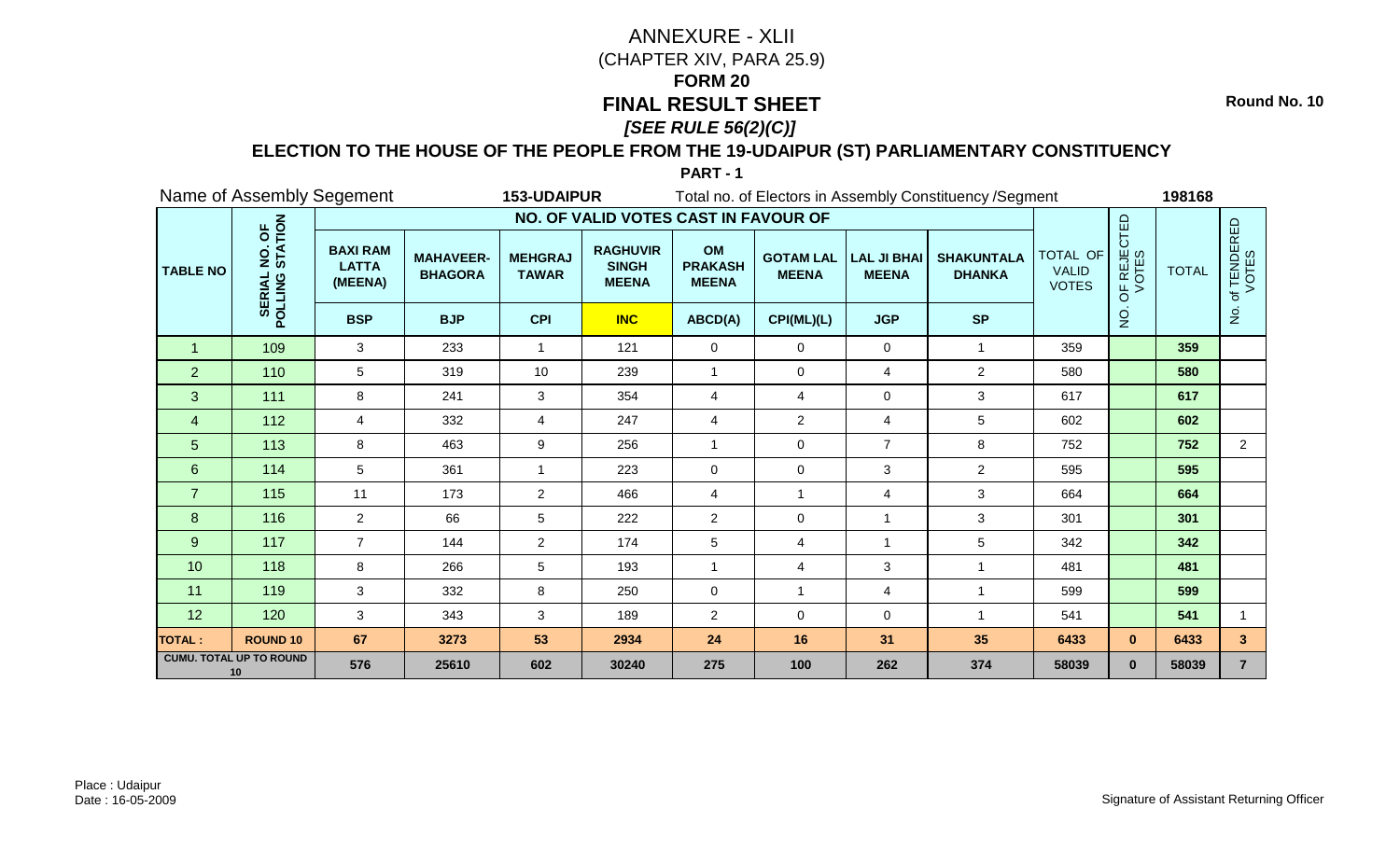**Round No. 11**

#### **ELECTION TO THE HOUSE OF THE PEOPLE FROM THE 19-UDAIPUR (ST) PARLIAMENTARY CONSTITUENCY**

|                 | Name of Assembly Segement                     |                                            |                                    | 153-UDAIPUR                    |                                                 |                                      |                                  |                                    | Total no. of Electors in Assembly Constituency / Segment |                                                 |                      | 198168       |                      |
|-----------------|-----------------------------------------------|--------------------------------------------|------------------------------------|--------------------------------|-------------------------------------------------|--------------------------------------|----------------------------------|------------------------------------|----------------------------------------------------------|-------------------------------------------------|----------------------|--------------|----------------------|
|                 |                                               |                                            |                                    |                                | NO. OF VALID VOTES CAST IN FAVOUR OF            |                                      |                                  |                                    |                                                          |                                                 |                      |              |                      |
| <b>TABLE NO</b> | NO. OF<br>STATION<br><b>SERIAL</b><br>POLLING | <b>BAXI RAM</b><br><b>LATTA</b><br>(MEENA) | <b>MAHAVEER-</b><br><b>BHAGORA</b> | <b>MEHGRAJ</b><br><b>TAWAR</b> | <b>RAGHUVIR</b><br><b>SINGH</b><br><b>MEENA</b> | OM<br><b>PRAKASH</b><br><b>MEENA</b> | <b>GOTAM LAL</b><br><b>MEENA</b> | <b>LAL JI BHAI</b><br><b>MEENA</b> | <b>SHAKUNTALA</b><br><b>DHANKA</b>                       | <b>TOTAL OF</b><br><b>VALID</b><br><b>VOTES</b> | OF REJECTED<br>VOTES | <b>TOTAL</b> | of TENDERED<br>VOTES |
|                 |                                               | <b>BSP</b>                                 | <b>BJP</b>                         | <b>CPI</b>                     | <b>INC</b>                                      | ABCD(A)                              | CPI(ML)(L)                       | <b>JGP</b>                         | <b>SP</b>                                                |                                                 | $\overline{5}$       |              | $\frac{5}{2}$        |
| $\mathbf 1$     | 121                                           | 3                                          | 366                                | 0                              | 251                                             | $\mathbf{1}$                         | 0                                | $\overline{2}$                     | $\mathbf 1$                                              | 624                                             |                      | 624          |                      |
| $\overline{2}$  | $122$                                         | $\overline{2}$                             | 225                                | $\overline{7}$                 | 189                                             | 5                                    | $\mathbf 0$                      | $\mathbf{3}$                       | $\overline{2}$                                           | 433                                             |                      | 433          |                      |
| 3               | 123                                           | $\overline{2}$                             | 98                                 | 1                              | 246                                             | $\mathbf{1}$                         | 0                                | $\mathbf 0$                        | 3                                                        | 351                                             |                      | 351          |                      |
| 4               | 124                                           | 3                                          | 197                                | 1                              | 75                                              | $\mathbf 0$                          | 0                                | 1                                  | $\mathbf 0$                                              | 277                                             |                      | 277          |                      |
| 5               | 125                                           | 5                                          | 184                                | $\overline{4}$                 | 131                                             | $\mathbf 0$                          | $\mathbf 0$                      | 3                                  | $\overline{2}$                                           | 329                                             |                      | 329          |                      |
| $\,6\,$         | 126                                           | 5                                          | 329                                | 5                              | 206                                             | $\mathbf{1}$                         | 1                                | 1                                  | 5                                                        | 553                                             |                      | 553          |                      |
| $\overline{7}$  | 127                                           | 3                                          | 291                                | 3                              | 248                                             | 5                                    | $\mathbf 0$                      | $\overline{2}$                     | 22                                                       | 574                                             |                      | 574          |                      |
| $\bf 8$         | 128                                           | 5                                          | 235                                | 3                              | 319                                             | $\overline{c}$                       | $\overline{c}$                   | 0                                  | 4                                                        | 570                                             |                      | 570          |                      |
| $9\,$           | 129                                           | 3                                          | 157                                | 13                             | 277                                             | 8                                    | $\overline{\phantom{a}}$         | 4                                  | 8                                                        | 471                                             |                      | 471          |                      |
| 10              | 130                                           | $\mathbf 0$                                | 249                                | 5                              | 131                                             | 3                                    | $\overline{1}$                   | $\mathbf{1}$                       | 6                                                        | 396                                             |                      | 396          |                      |
| 11              | 131                                           | 8                                          | 210                                | $\overline{2}$                 | 164                                             | $\mathbf 0$                          | 1                                |                                    | 6                                                        | 392                                             |                      | 392          |                      |
| 12              | 132                                           | 4                                          | 169                                | 3                              | 233                                             | $\overline{2}$                       | 1                                | 0                                  | 6                                                        | 418                                             |                      | 418          |                      |
| <b>TOTAL:</b>   | ROUND <sub>11</sub>                           | 43                                         | 2710                               | 47                             | 2470                                            | 28                                   | $\overline{7}$                   | 18                                 | 65                                                       | 5388                                            | $\mathbf{0}$         | 5388         | $\mathbf{0}$         |
|                 | <b>CUMU. TOTAL UP TO ROUND</b><br>11          | 619                                        | 28320                              | 649                            | 32710                                           | 303                                  | 107                              | 280                                | 439                                                      | 63427                                           | $\mathbf{0}$         | 63427        | $\overline{7}$       |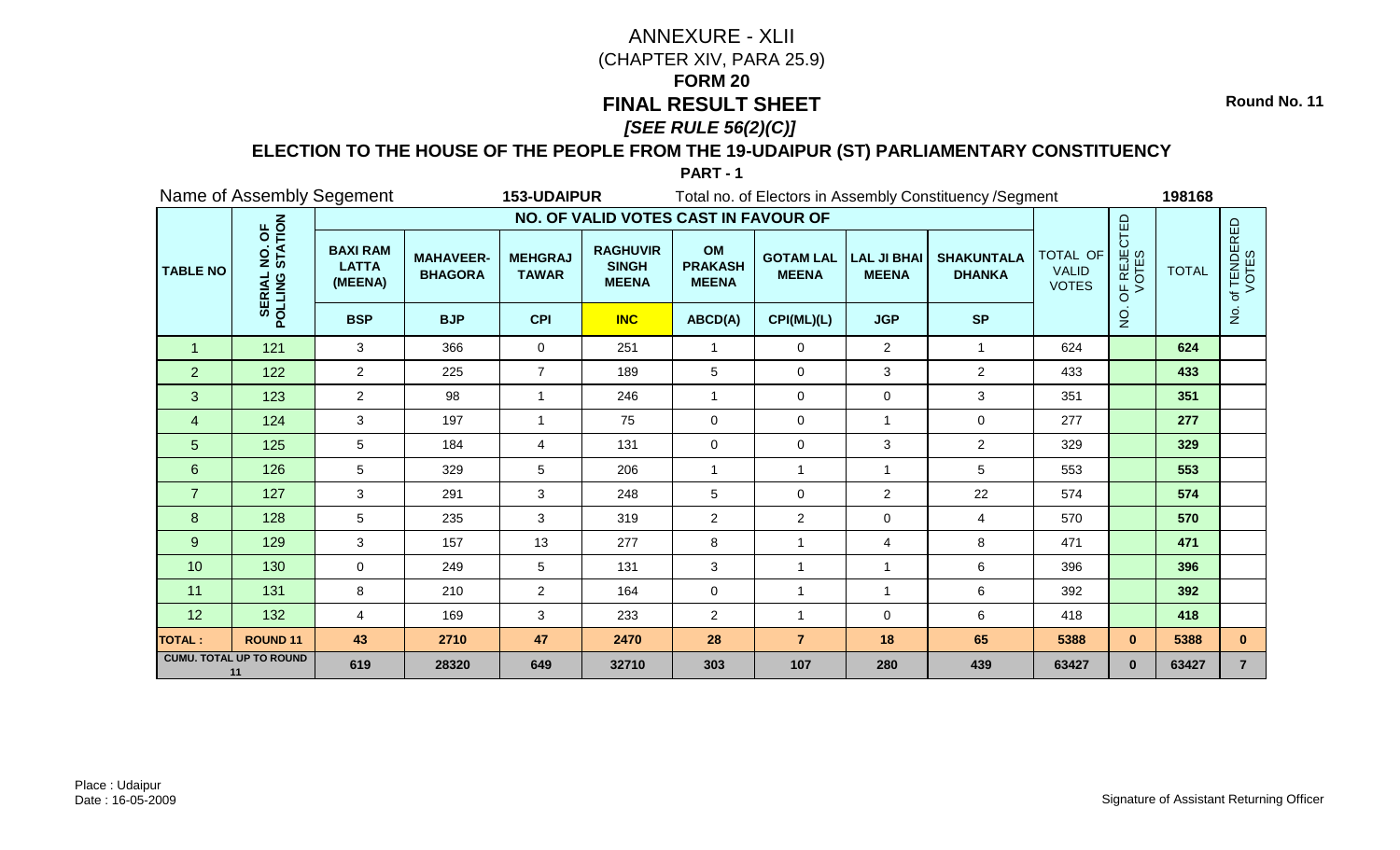**Round No. 12**

### **ELECTION TO THE HOUSE OF THE PEOPLE FROM THE 19-UDAIPUR (ST) PARLIAMENTARY CONSTITUENCY**

|                 | Name of Assembly Segement                     |                                            |                                    | 153-UDAIPUR                    |                                                 |                                      |                                  |                                    | Total no. of Electors in Assembly Constituency / Segment |                                          |                                        | 198168       |                     |
|-----------------|-----------------------------------------------|--------------------------------------------|------------------------------------|--------------------------------|-------------------------------------------------|--------------------------------------|----------------------------------|------------------------------------|----------------------------------------------------------|------------------------------------------|----------------------------------------|--------------|---------------------|
|                 |                                               |                                            |                                    |                                | NO. OF VALID VOTES CAST IN FAVOUR OF            |                                      |                                  |                                    |                                                          |                                          |                                        |              |                     |
| <b>TABLE NO</b> | NO. OF<br>STATION<br><b>SERIAL</b><br>POLLING | <b>BAXI RAM</b><br><b>LATTA</b><br>(MEENA) | <b>MAHAVEER-</b><br><b>BHAGORA</b> | <b>MEHGRAJ</b><br><b>TAWAR</b> | <b>RAGHUVIR</b><br><b>SINGH</b><br><b>MEENA</b> | OM<br><b>PRAKASH</b><br><b>MEENA</b> | <b>GOTAM LAL</b><br><b>MEENA</b> | <b>LAL JI BHAI</b><br><b>MEENA</b> | <b>SHAKUNTALA</b><br><b>DHANKA</b>                       | TOTAL OF<br><b>VALID</b><br><b>VOTES</b> | JF REJECTED<br>VOTES<br>$\overline{6}$ | <b>TOTAL</b> | f TENDERED<br>VOTES |
|                 |                                               | <b>BSP</b>                                 | <b>BJP</b>                         | <b>CPI</b>                     | <b>INC</b>                                      | ABCD(A)                              | CPI(ML)(L)                       | <b>JGP</b>                         | <b>SP</b>                                                |                                          | $\frac{1}{2}$                          |              | $\frac{1}{2}$       |
| -1              | 133                                           | 1                                          | 145                                | 3                              | 127                                             | $\overline{c}$                       | 0                                | $\mathbf{1}$                       | $\overline{2}$                                           | 281                                      |                                        | 281          |                     |
| $\overline{2}$  | 134                                           | $\overline{1}$                             | 15                                 | $\overline{c}$                 | 357                                             | -1                                   | 1                                | 0                                  | -1                                                       | 378                                      |                                        | 378          |                     |
| 3               | 135                                           | $\mathbf 0$                                | 145                                | 3                              | 121                                             | $\overline{c}$                       | $\pmb{0}$                        | $\mathbf{1}$                       | $\pmb{0}$                                                | 272                                      |                                        | 272          |                     |
| 4               | 136                                           | 3                                          | 308                                | 4                              | 235                                             | $\overline{1}$                       | 1                                | $\overline{a}$                     | -1                                                       | 555                                      |                                        | 555          |                     |
| 5               | 137                                           | $\overline{2}$                             | 93                                 | $\overline{7}$                 | 399                                             | 5                                    | $\mathbf 0$                      | 0                                  | 5                                                        | 511                                      |                                        | 511          |                     |
| $6\phantom{1}$  | 138                                           | $\blacktriangleleft$                       | 310                                | $\overline{2}$                 | 217                                             | $\mathbf 0$                          | $\pmb{0}$                        | $\mathbf 0$                        | 3                                                        | 533                                      |                                        | 533          |                     |
| $\overline{7}$  | 139                                           | 1                                          | 297                                | 6                              | 291                                             | $\mathbf 0$                          | $\overline{1}$                   | $\overline{2}$                     | $\overline{2}$                                           | 600                                      |                                        | 600          |                     |
| 8               | 140                                           | 3                                          | 5                                  | 3                              | 323                                             | $\overline{c}$                       | 0                                | 0                                  |                                                          | 337                                      |                                        | 337          |                     |
| 9               | 141                                           | 5                                          | 383                                | 3                              | 161                                             | $\overline{1}$                       | $\overline{1}$                   | $\mathbf{1}$                       | 3                                                        | 558                                      |                                        | 558          |                     |
| 10              | 142                                           | 6                                          | 275                                | $\mathbf{3}$                   | 218                                             | $\overline{c}$                       | $\mathfrak{S}$                   | $\mathbf{1}$                       | $\overline{1}$                                           | 509                                      |                                        | 509          | $\mathbf{1}$        |
| 11              | 143                                           | 4                                          | 217                                | 3                              | 294                                             | $\overline{4}$                       | 0                                | 3                                  | $\overline{4}$                                           | 529                                      |                                        | 529          |                     |
| 12              | 144                                           | 5                                          | 138                                | 1                              | 100                                             | $\overline{1}$                       | 0                                | 0                                  | $\overline{2}$                                           | 247                                      |                                        | 247          |                     |
| <b>TOTAL:</b>   | <b>ROUND 12</b>                               | 32                                         | 2331                               | 40                             | 2843                                            | 21                                   | $\overline{7}$                   | 11                                 | 25                                                       | 5310                                     | $\mathbf{0}$                           | 5310         |                     |
|                 | <b>CUMU. TOTAL UP TO ROUND</b><br>12          | 651                                        | 30651                              | 689                            | 35553                                           | 324                                  | 114                              | 291                                | 464                                                      | 68737                                    | $\mathbf{0}$                           | 68737        | 8                   |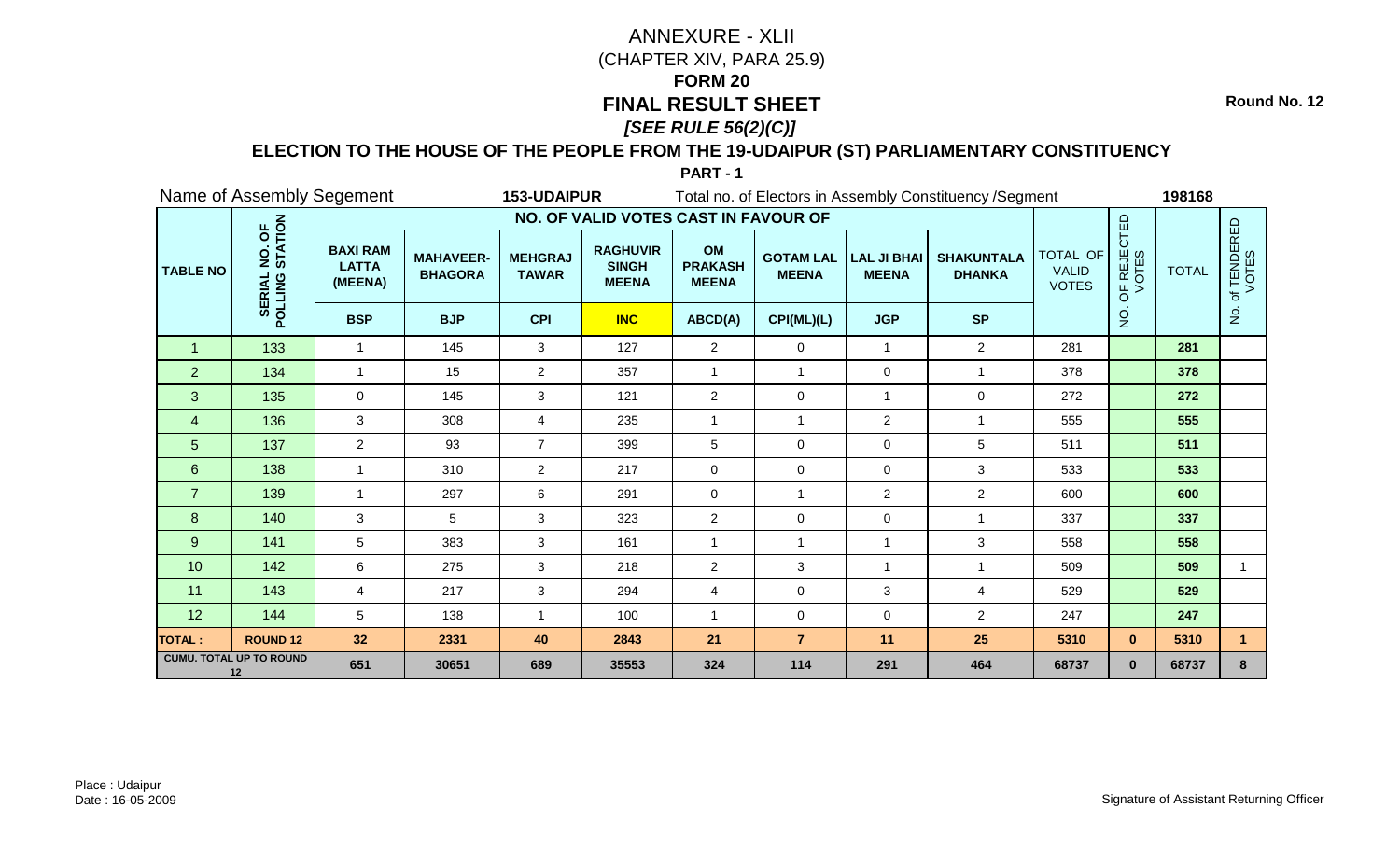**Round No. 13**

### **ELECTION TO THE HOUSE OF THE PEOPLE FROM THE 19-UDAIPUR (ST) PARLIAMENTARY CONSTITUENCY**

| Name of Assembly Segement            |                                               |                                            |                                    | 153-UDAIPUR                    |                                                 |                                      | Total no. of Electors in Assembly Constituency / Segment | 198168                             |                                    |                                                 |                      |              |                                       |
|--------------------------------------|-----------------------------------------------|--------------------------------------------|------------------------------------|--------------------------------|-------------------------------------------------|--------------------------------------|----------------------------------------------------------|------------------------------------|------------------------------------|-------------------------------------------------|----------------------|--------------|---------------------------------------|
|                                      |                                               | NO. OF VALID VOTES CAST IN FAVOUR OF       |                                    |                                |                                                 |                                      |                                                          |                                    |                                    |                                                 |                      |              |                                       |
| <b>TABLE NO</b>                      | NO. OF<br>STATION<br><b>SERIAL</b><br>POLLING | <b>BAXI RAM</b><br><b>LATTA</b><br>(MEENA) | <b>MAHAVEER-</b><br><b>BHAGORA</b> | <b>MEHGRAJ</b><br><b>TAWAR</b> | <b>RAGHUVIR</b><br><b>SINGH</b><br><b>MEENA</b> | OM<br><b>PRAKASH</b><br><b>MEENA</b> | <b>GOTAM LAL</b><br><b>MEENA</b>                         | <b>LAL JI BHAI</b><br><b>MEENA</b> | <b>SHAKUNTALA</b><br><b>DHANKA</b> | <b>TOTAL OF</b><br><b>VALID</b><br><b>VOTES</b> | OF REJECTED<br>VOTES | <b>TOTAL</b> | of TENDERED<br>VOTES<br>$\frac{5}{2}$ |
|                                      |                                               | <b>BSP</b>                                 | <b>BJP</b>                         | <b>CPI</b>                     | <b>INC</b>                                      | ABCD(A)                              | CPI(ML)(L)                                               | <b>JGP</b>                         | <b>SP</b>                          |                                                 | $\overline{5}$       |              |                                       |
| $\mathbf 1$                          | 145                                           | 5                                          | 330                                | 3                              | 226                                             | $\mathbf{1}$                         | 0                                                        | 0                                  | $\mathbf 1$                        | 566                                             |                      | 566          |                                       |
| $\overline{2}$                       | 146                                           | $\overline{7}$                             | 356                                | 1                              | 210                                             | $\mathbf 0$                          | $\overline{1}$                                           | 4                                  | $\overline{2}$                     | 581                                             |                      | 581          |                                       |
| 3                                    | 147                                           | $\overline{7}$                             | 361                                | $\overline{7}$                 | 271                                             | 4                                    | 0                                                        | $\overline{2}$                     | $\mathbf{1}$                       | 653                                             |                      | 653          |                                       |
| 4                                    | 148                                           | $\Omega$                                   | 68                                 | 0                              | 158                                             | $\overline{c}$                       | -1                                                       | 0                                  | $\overline{1}$                     | 230                                             |                      | 230          |                                       |
| 5                                    | 149                                           | $\overline{2}$                             | 364                                | 1                              | 147                                             | $\mathbf{1}$                         | $\mathbf 0$                                              | 3                                  | 3                                  | 521                                             |                      | 521          |                                       |
| $\,6\,$                              | 150                                           | $\overline{2}$                             | 116                                | 1                              | 233                                             | $\overline{c}$                       | 0                                                        | 1                                  | $\overline{2}$                     | 357                                             |                      | 357          |                                       |
| $\overline{7}$                       | 151                                           | $\overline{7}$                             | 112                                | 5                              | 278                                             | 3                                    | $\mathbf 0$                                              | $\overline{2}$                     | $\overline{4}$                     | 411                                             |                      | 411          |                                       |
| 8                                    | 152                                           | $\overline{7}$                             | 188                                | $\overline{7}$                 | 355                                             | 5                                    | 0                                                        | 0                                  | $\overline{4}$                     | 566                                             |                      | 566          |                                       |
| $9\,$                                | 153                                           | $\overline{2}$                             | 284                                | 5                              | 285                                             | $\mathbf{1}$                         | $\mathbf 0$                                              | $\mathbf 0$                        | $\overline{4}$                     | 581                                             |                      | 581          |                                       |
| 10                                   | 154                                           | 5                                          | 341                                | $\overline{7}$                 | 160                                             | $\overline{4}$                       | $\overline{c}$                                           | $\mathbf 0$                        | $\overline{2}$                     | 521                                             |                      | 521          |                                       |
| 11                                   | 155                                           | 4                                          | 186                                | 3                              | 210                                             | $\mathbf{1}$                         | $\mathbf 0$                                              | 0                                  | $\overline{4}$                     | 408                                             |                      | 408          |                                       |
| 12                                   | 156                                           | 3                                          | 231                                | $\overline{7}$                 | 158                                             | $\overline{1}$                       | 1                                                        | 3                                  | $\overline{2}$                     | 406                                             |                      | 406          |                                       |
| <b>TOTAL:</b>                        | <b>ROUND 13</b>                               | 51                                         | 2937                               | 47                             | 2691                                            | 25                                   | $5\phantom{.0}$                                          | 15                                 | 30                                 | 5801                                            | $\mathbf{0}$         | 5801         | $\mathbf{0}$                          |
| <b>CUMU. TOTAL UP TO ROUND</b><br>13 |                                               | 702                                        | 33588                              | 736                            | 38244                                           | 349                                  | 119                                                      | 306                                | 494                                | 74538                                           | $\mathbf{0}$         | 74538        | 8                                     |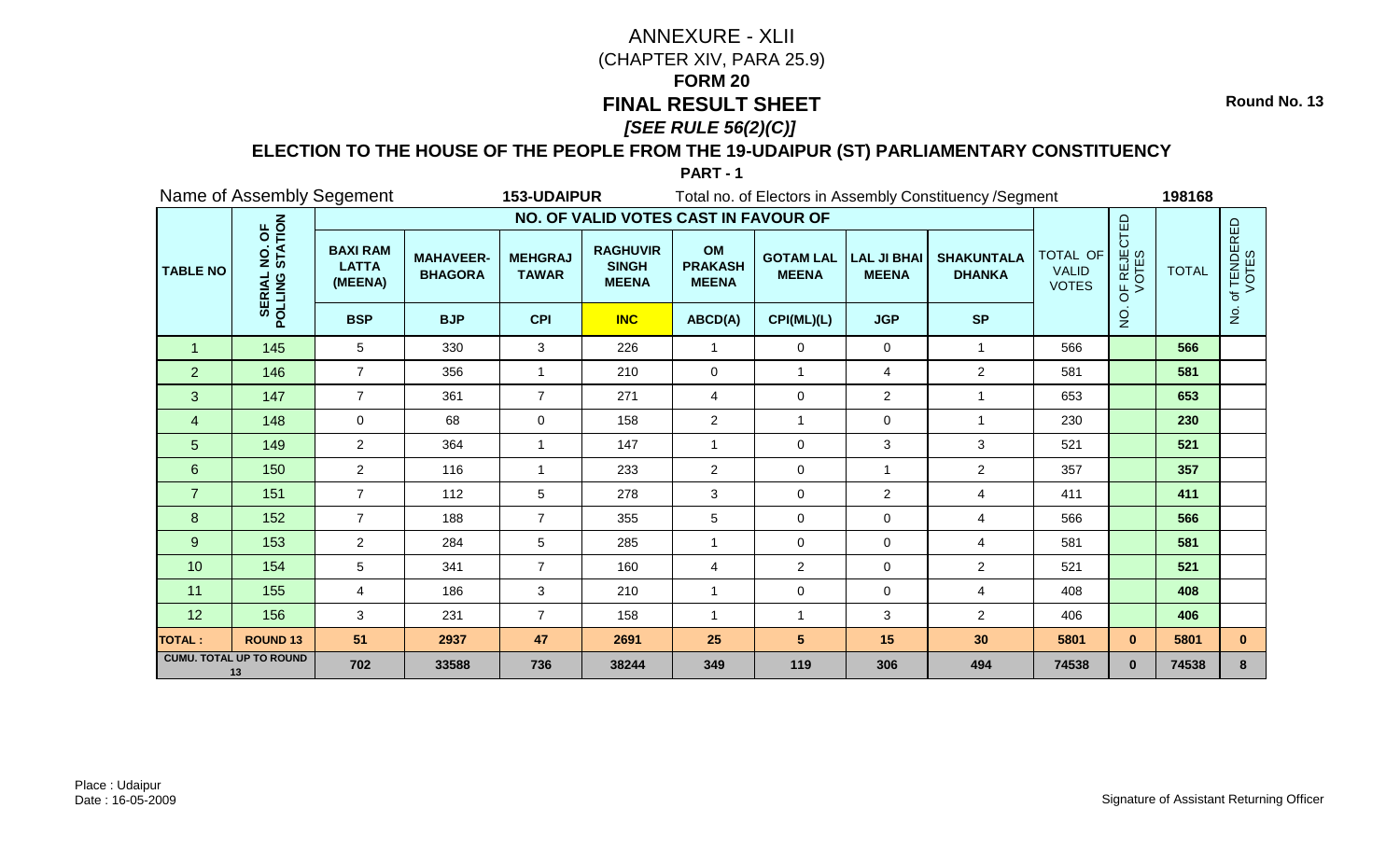**Round No. 14**

### **ELECTION TO THE HOUSE OF THE PEOPLE FROM THE 19-UDAIPUR (ST) PARLIAMENTARY CONSTITUENCY**

|                                      | Name of Assembly Segement                     |                                            |                                    | 153-UDAIPUR                    |                                                 |                                      | Total no. of Electors in Assembly Constituency / Segment | 198168                             |                                    |                                          |                                        |              |                               |
|--------------------------------------|-----------------------------------------------|--------------------------------------------|------------------------------------|--------------------------------|-------------------------------------------------|--------------------------------------|----------------------------------------------------------|------------------------------------|------------------------------------|------------------------------------------|----------------------------------------|--------------|-------------------------------|
|                                      |                                               |                                            |                                    |                                |                                                 |                                      |                                                          |                                    |                                    |                                          |                                        |              |                               |
| <b>TABLE NO</b>                      | NO. OF<br>STATION<br><b>SERIAL</b><br>POLLING | <b>BAXI RAM</b><br><b>LATTA</b><br>(MEENA) | <b>MAHAVEER-</b><br><b>BHAGORA</b> | <b>MEHGRAJ</b><br><b>TAWAR</b> | <b>RAGHUVIR</b><br><b>SINGH</b><br><b>MEENA</b> | OM<br><b>PRAKASH</b><br><b>MEENA</b> | <b>GOTAM LAL</b><br><b>MEENA</b>                         | <b>LAL JI BHAI</b><br><b>MEENA</b> | <b>SHAKUNTALA</b><br><b>DHANKA</b> | TOTAL OF<br><b>VALID</b><br><b>VOTES</b> | JF REJECTED<br>VOTES<br>$\overline{6}$ | <b>TOTAL</b> | f TENDERED<br>VOTES<br>ء<br>ح |
|                                      |                                               | <b>BSP</b>                                 | <b>BJP</b>                         | <b>CPI</b>                     | <b>INC</b>                                      | ABCD(A)                              | CPI(ML)(L)                                               | <b>JGP</b>                         | <b>SP</b>                          |                                          | $\frac{1}{2}$                          |              |                               |
| 1                                    | 157                                           | 4                                          | 98                                 | 2                              | 280                                             | 8                                    | 0                                                        | 0                                  | $\mathbf 0$                        | 392                                      |                                        | 392          |                               |
| $\overline{2}$                       | 158                                           | 3                                          | 23                                 | 4                              | 542                                             | 4                                    | 0                                                        | 1                                  | -1                                 | 578                                      |                                        | 578          |                               |
| 3                                    | 159                                           | $\overline{7}$                             | 256                                | 3                              | 133                                             | $\overline{c}$                       | 1                                                        | 3                                  | $\overline{4}$                     | 409                                      |                                        | 409          |                               |
| $\overline{4}$                       | 160                                           | $\overline{2}$                             | 163                                |                                | 115                                             | 3                                    | 0                                                        | 0                                  | 0                                  | 284                                      |                                        | 284          |                               |
| $\overline{5}$                       | 161                                           | 3                                          | 244                                | $\overline{2}$                 | 213                                             | $\overline{7}$                       |                                                          | $\overline{2}$                     | $\overline{4}$                     | 476                                      |                                        | 476          |                               |
| $\,6\,$                              | 162                                           | $\overline{2}$                             | 362                                | 6                              | 251                                             | $\overline{c}$                       |                                                          | $\mathbf 1$                        |                                    | 626                                      |                                        | 626          | 1.                            |
| $\overline{7}$                       | 163                                           | $\Omega$                                   | 336                                | $\overline{1}$                 | 230                                             | $\mathbf 1$                          | $\overline{1}$                                           | $\overline{2}$                     | $\overline{2}$                     | 573                                      |                                        | 573          |                               |
| 8                                    | 164                                           | 4                                          | 214                                | 6                              | 200                                             | 3                                    |                                                          | 0                                  | -1                                 | 429                                      |                                        | 429          |                               |
| $9\,$                                | 165                                           | $\overline{4}$                             | 164                                | $\mathbf{3}$                   | 161                                             | $\overline{2}$                       | $\overline{1}$                                           | $\overline{7}$                     | 2                                  | 344                                      |                                        | 344          |                               |
| 10                                   | 166                                           | $\overline{4}$                             | 335                                | 5                              | 234                                             | $\mathbf{3}$                         | $\overline{1}$                                           | 4                                  | $\overline{2}$                     | 588                                      |                                        | 588          |                               |
| 11                                   | 167                                           | $\overline{2}$                             | 147                                | 3                              | 120                                             | $\mathbf 0$                          | 0                                                        | 1                                  | $\mathbf 0$                        | 273                                      |                                        | 273          |                               |
| 12                                   | 168                                           | 3                                          | 252                                | 6                              | 372                                             | 4                                    |                                                          | 5                                  | 3                                  | 646                                      |                                        | 646          |                               |
| <b>TOTAL:</b>                        | <b>ROUND 14</b>                               | 38                                         | 2594                               | 42                             | 2851                                            | 39                                   | 8                                                        | 26                                 | 20                                 | 5618                                     | $\mathbf{0}$                           | 5618         |                               |
| <b>CUMU. TOTAL UP TO ROUND</b><br>14 |                                               | 740                                        | 36182                              | 778                            | 41095                                           | 388                                  | 127                                                      | 332                                | 514                                | 80156                                    | $\mathbf{0}$                           | 80156        | 9                             |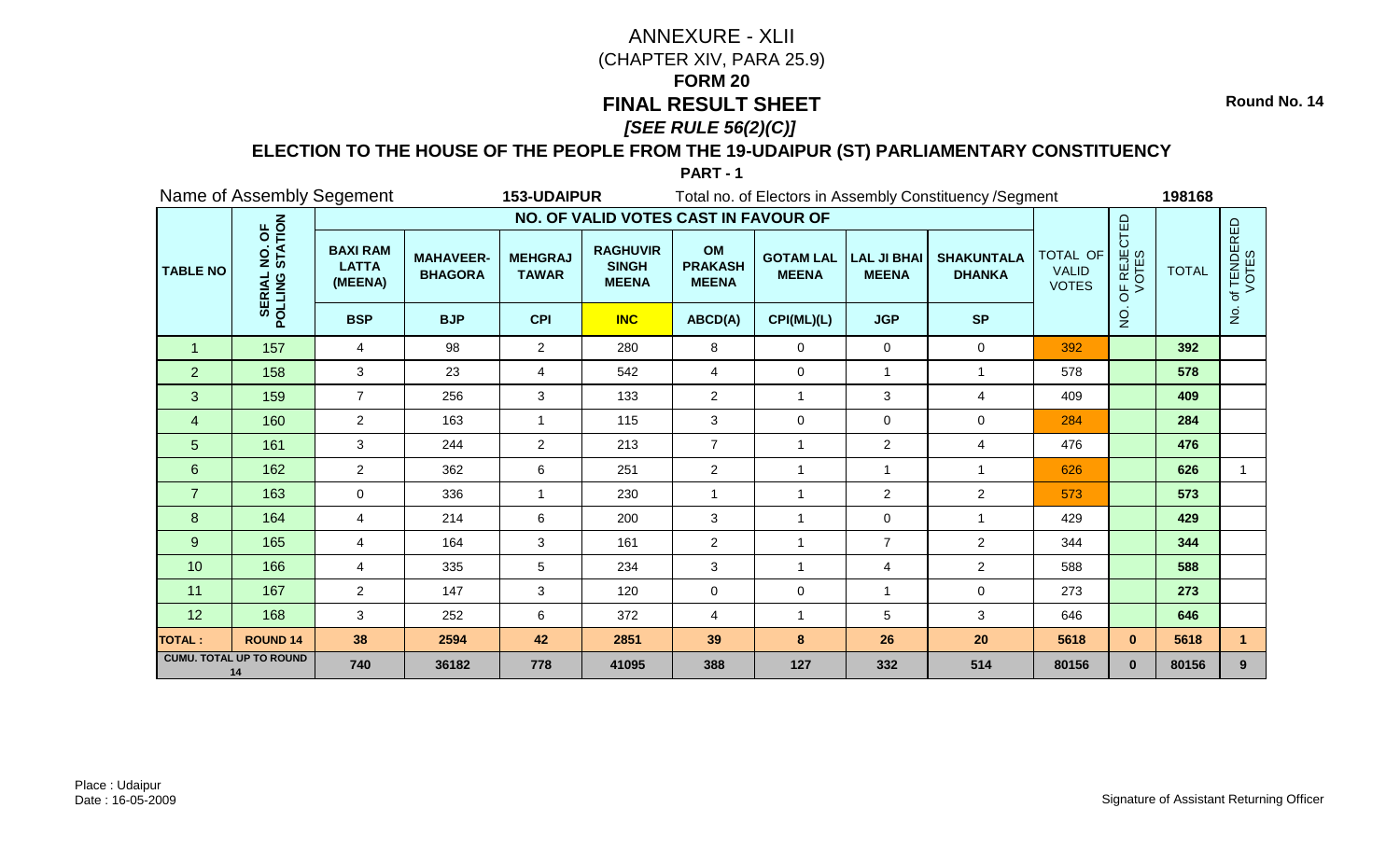**Round No. 15**

### **ELECTION TO THE HOUSE OF THE PEOPLE FROM THE 19-UDAIPUR (ST) PARLIAMENTARY CONSTITUENCY**

| Name of Assembly Segement            |                                               |                                            |                                    | 153-UDAIPUR                    |                                                 |                                      | Total no. of Electors in Assembly Constituency / Segment |                                    |                                    | 198168                                   |                      |              |                                       |
|--------------------------------------|-----------------------------------------------|--------------------------------------------|------------------------------------|--------------------------------|-------------------------------------------------|--------------------------------------|----------------------------------------------------------|------------------------------------|------------------------------------|------------------------------------------|----------------------|--------------|---------------------------------------|
|                                      |                                               | NO. OF VALID VOTES CAST IN FAVOUR OF       |                                    |                                |                                                 |                                      |                                                          |                                    |                                    |                                          |                      |              |                                       |
| <b>TABLE NO</b>                      | NO. OF<br>STATION<br><b>SERIAL</b><br>POLLING | <b>BAXI RAM</b><br><b>LATTA</b><br>(MEENA) | <b>MAHAVEER-</b><br><b>BHAGORA</b> | <b>MEHGRAJ</b><br><b>TAWAR</b> | <b>RAGHUVIR</b><br><b>SINGH</b><br><b>MEENA</b> | OM<br><b>PRAKASH</b><br><b>MEENA</b> | <b>GOTAM LAL</b><br><b>MEENA</b>                         | <b>LAL JI BHAI</b><br><b>MEENA</b> | <b>SHAKUNTALA</b><br><b>DHANKA</b> | TOTAL OF<br><b>VALID</b><br><b>VOTES</b> | OF REJECTED<br>VOTES | <b>TOTAL</b> | of TENDERED<br>VOTES<br>$\frac{1}{2}$ |
|                                      |                                               | <b>BSP</b>                                 | <b>BJP</b>                         | <b>CPI</b>                     | <b>INC</b>                                      | ABCD(A)                              | CPI(ML)(L)                                               | <b>JGP</b>                         | <b>SP</b>                          |                                          | $\frac{1}{2}$        |              |                                       |
| $\mathbf 1$                          | 169                                           | 4                                          | 207                                | 5                              | 231                                             | 3                                    | $\mathbf 0$                                              | 1                                  | $\overline{2}$                     | 453                                      |                      | 453          |                                       |
| $\overline{2}$                       | 170                                           | 3                                          | 284                                | 6                              | 212                                             | $\mathbf{1}$                         | 0                                                        | 0                                  | $\overline{2}$                     | 508                                      |                      | 508          |                                       |
| 3                                    | 171                                           | $\overline{2}$                             | 199                                | 6                              | 120                                             | $\overline{2}$                       | $\pmb{0}$                                                | 1                                  | $\mathbf{3}$                       | 333                                      |                      | 333          |                                       |
| 4                                    | 172                                           | $\overline{2}$                             | 88                                 | 5                              | 313                                             | $\mathbf{1}$                         | 1                                                        | 1                                  | 4                                  | 415                                      |                      | 415          |                                       |
| 5                                    | 173                                           | 3                                          | 115                                | 5                              | 219                                             | $\mathbf 0$                          | $\mathbf 0$                                              | $\mathbf 0$                        | $\overline{2}$                     | 344                                      |                      | 344          |                                       |
| $6\phantom{1}$                       | 174                                           | 3                                          | 131                                | 4                              | 287                                             | $\mathbf{1}$                         | $\mathbf 0$                                              | 1                                  | $\overline{1}$                     | 428                                      |                      | 428          |                                       |
| $\overline{7}$                       | 175                                           | 3                                          | 178                                | 4                              | 121                                             | 4                                    | 0                                                        | 1                                  | 3                                  | 314                                      |                      | 314          |                                       |
| 8                                    | 176                                           | 10                                         | 408                                | 4                              | 227                                             | 3                                    | $\mathbf 0$                                              | 3                                  | 3                                  | 658                                      |                      | 658          |                                       |
| 9                                    | 177                                           | $\overline{4}$                             | 155                                | 5                              | 572                                             | $\overline{4}$                       | 1                                                        | 1                                  | $\overline{4}$                     | 746                                      |                      | 746          |                                       |
| 10                                   | 178                                           | $\mathbf 0$                                | 263                                | 5                              | 176                                             | 5                                    | 0                                                        | 1                                  | $\overline{2}$                     | 452                                      |                      | 452          |                                       |
| 11                                   | 179                                           | $\overline{2}$                             | 187                                | 4                              | 193                                             | 5                                    | 0                                                        | $\pmb{0}$                          | $\pmb{0}$                          | 391                                      |                      | 391          |                                       |
| 12                                   | 180                                           | 9                                          | 250                                | $\overline{2}$                 | 352                                             | 6                                    | 5                                                        | $\overline{2}$                     | $5\phantom{.0}$                    | 631                                      |                      | 631          |                                       |
| <b>TOTAL:</b>                        | <b>ROUND 15</b>                               | 45                                         | 2465                               | 55                             | 3023                                            | 35                                   | $\overline{7}$                                           | 12                                 | 31                                 | 5673                                     | $\mathbf{0}$         | 5673         | $\mathbf{0}$                          |
| <b>CUMU. TOTAL UP TO ROUND</b><br>15 |                                               | 785                                        | 38647                              | 833                            | 44118                                           | 423                                  | 134                                                      | 344                                | 545                                | 85829                                    | $\mathbf{0}$         | 85829        | 9                                     |